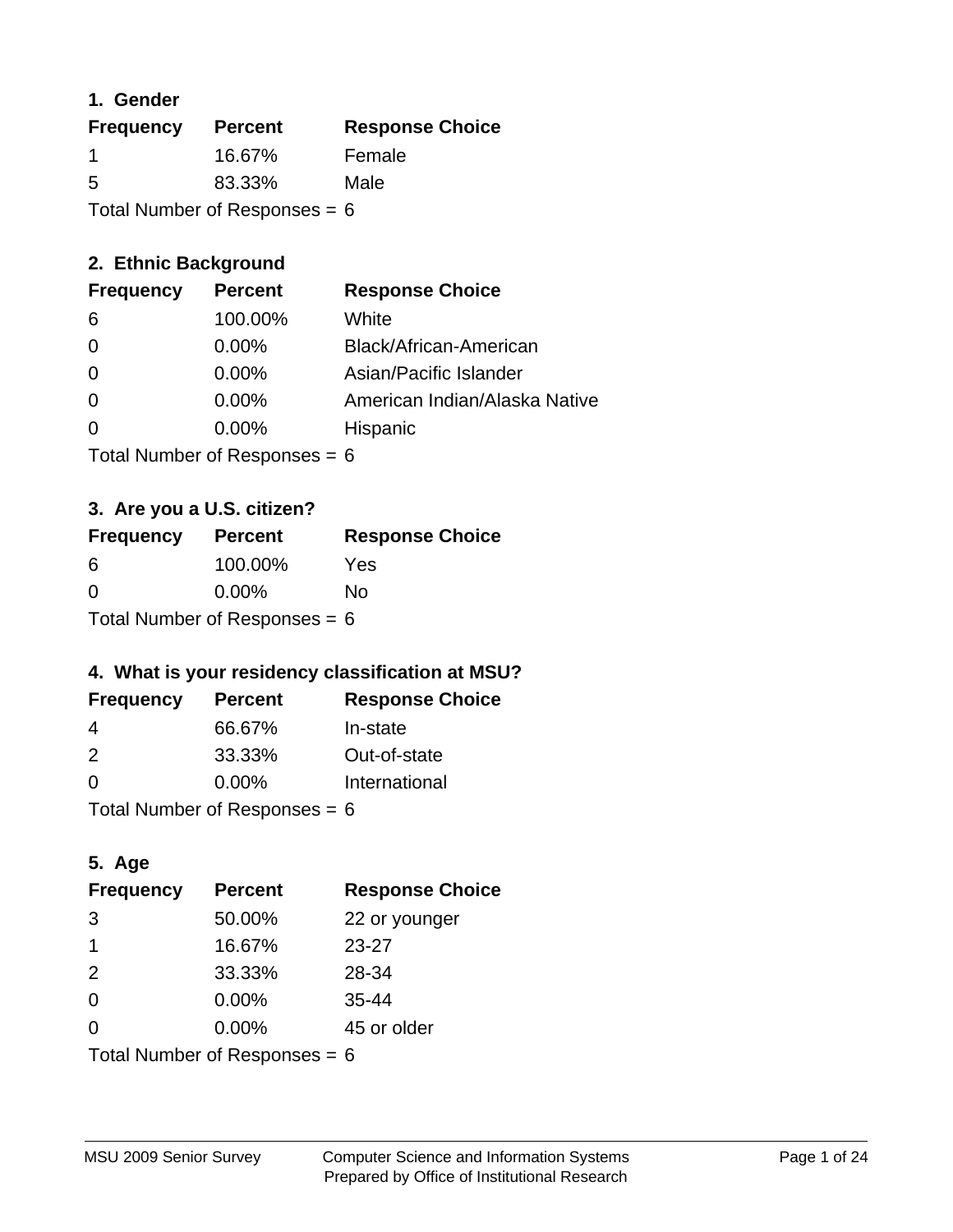**6. Has either of your parents received a bachelor's degree?**

| <b>Frequency</b>                | <b>Percent</b> | <b>Response Choice</b> |
|---------------------------------|----------------|------------------------|
| 2                               | 33.33%         | Yes                    |
| $\boldsymbol{\Delta}$           | 66.67%         | No                     |
| Total Number of Responses = $6$ |                |                        |

## **7. Has either of your parents received a degree from Murray State?**

| <b>Frequency</b> | <b>Percent</b> | <b>Response Choice</b> |
|------------------|----------------|------------------------|
| <u>_0</u>        | $0.00\%$       | Yes                    |

| 6 | 100.00% | <b>No</b> |
|---|---------|-----------|

Total Number of Responses = 6

# **8. What was your original entry status to MSU?**

| <b>Frequency</b> | <b>Percent</b>                                                           | <b>Response Choice</b>                           |
|------------------|--------------------------------------------------------------------------|--------------------------------------------------|
| 4                | 66.67%                                                                   | Freshman                                         |
| $\overline{1}$   | 16.67%                                                                   | Transfer from community college/technical school |
| $\overline{1}$   | 16.67%                                                                   | Transfer from 4-yr institution                   |
|                  | $T_{\rm eff}$ . The state of $R_{\rm eff}$ is the state of $R_{\rm eff}$ |                                                  |

Total Number of Responses = 6

### **9. If transfer student, how many credits were transferred?**

| <b>Frequency</b>              | <b>Percent</b> | <b>Response Choice</b> |
|-------------------------------|----------------|------------------------|
| -0                            | $0.00\%$       | 12 or fewer            |
| $\mathcal{P}$                 | 66.67%         | $13 - 30$              |
| 0                             | $0.00\%$       | $31 - 60$              |
|                               | 33.33%         | Over <sub>60</sub>     |
| $Total Number of Doepopoog -$ |                |                        |

I otal Number of Responses  $=$  3

# **10. If transfer student, approximately what percent of your University Studies (general education) classes did you take at Murray State?**

| <b>Frequency</b>                | <b>Percent</b> | <b>Response Choice</b> |
|---------------------------------|----------------|------------------------|
| 2                               | 66.67%         | Under 25%              |
| $\overline{0}$                  | $0.00\%$       | 25-49%                 |
| $\Omega$                        | $0.00\%$       | 50-74%                 |
| 1                               | 33.33%         | 75-100%                |
| Total Number of Responses $=$ 3 |                |                        |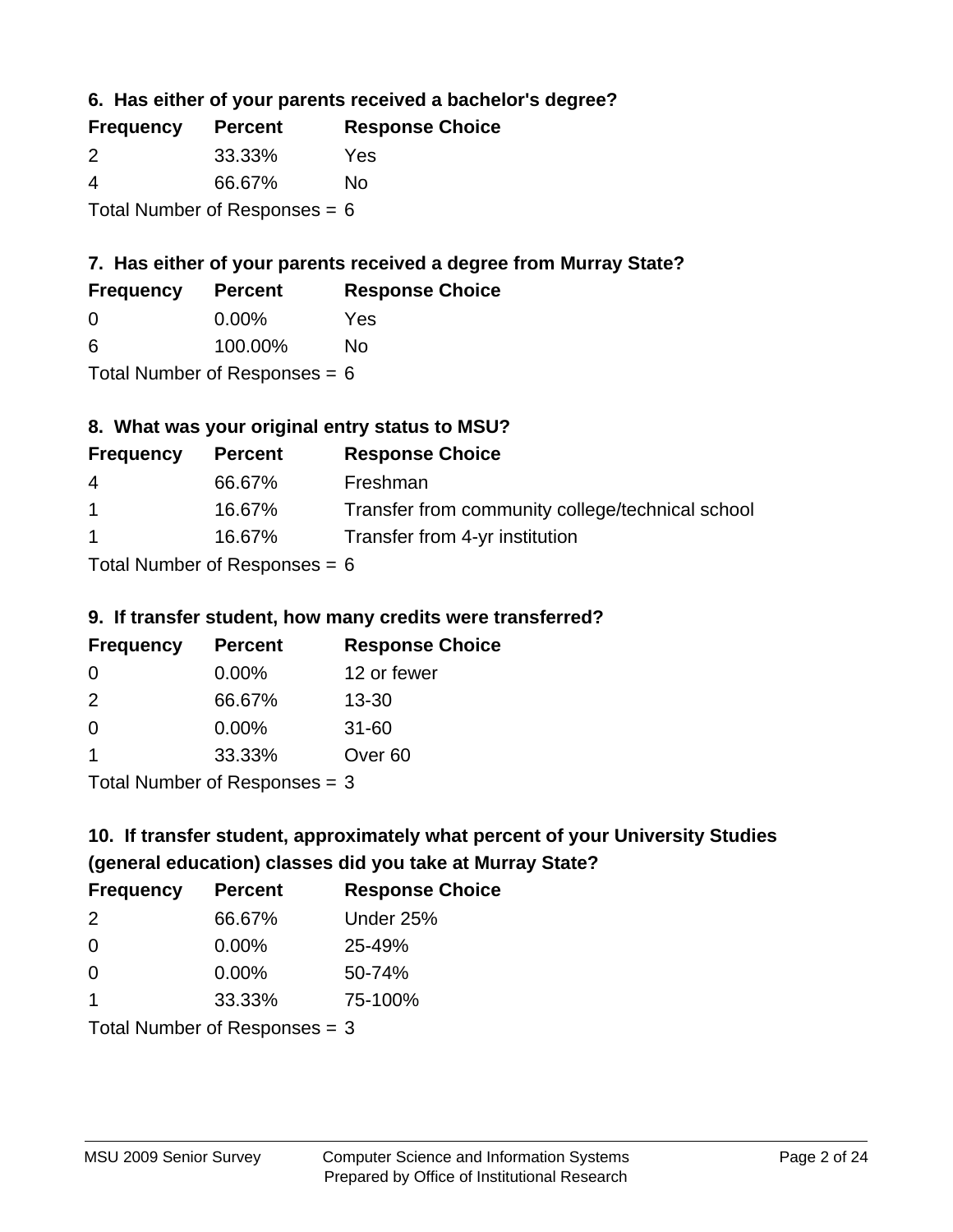#### **11. What has been your attendance status at MSU?**

| <b>Frequency</b>                | <b>Percent</b> | <b>Response Choice</b>     |
|---------------------------------|----------------|----------------------------|
| 6                               | 100.00%        | <b>Primarily full-time</b> |
| $\Omega$                        | $0.00\%$       | <b>Primarily part-time</b> |
| Total Number of Responses = $6$ |                |                            |

## **12. In which Residential College are you a member?**

| <b>Frequency</b> | <b>Percent</b> | <b>Response Choice</b>            |
|------------------|----------------|-----------------------------------|
| 1                | 16.67%         | Do not know                       |
| 0                | 0.00%          | <b>Clark College</b>              |
| 1                | 16.67%         | <b>Elizabeth College</b>          |
|                  | 16.67%         | <b>Franklin-Springer Colleges</b> |
| 2                | 33.33%         | <b>Hart College</b>               |
| 0                | $0.00\%$       | <b>Hester College</b>             |
| 0                | 0.00%          | <b>Regents College</b>            |
| 0                | 0.00%          | <b>Richmond College</b>           |
|                  | 16.67%         | <b>White College</b>              |

Total Number of Responses = 6

# **13. Have you ever received any type of Financial Aid while at MSU? (Scholarships, grants, work-study, etc.)**

| <b>Frequency</b> | <b>Percent</b>              | <b>Response Choice</b> |
|------------------|-----------------------------|------------------------|
| 4                | 66.67%                      | Yes                    |
| 2                | 33.33%                      | Nο                     |
|                  | Tatal Massakan af Dagmannar |                        |

Total Number of Responses = 6

## **14. What degree are you seeking at this time?**

| <b>Frequency</b> | <b>Percent</b>                  | <b>Response Choice</b> |
|------------------|---------------------------------|------------------------|
| 0                | $0.00\%$                        | Associate              |
| 6                | 100.00%                         | <b>Baccalaureate</b>   |
|                  | Total Number of Responses = $6$ |                        |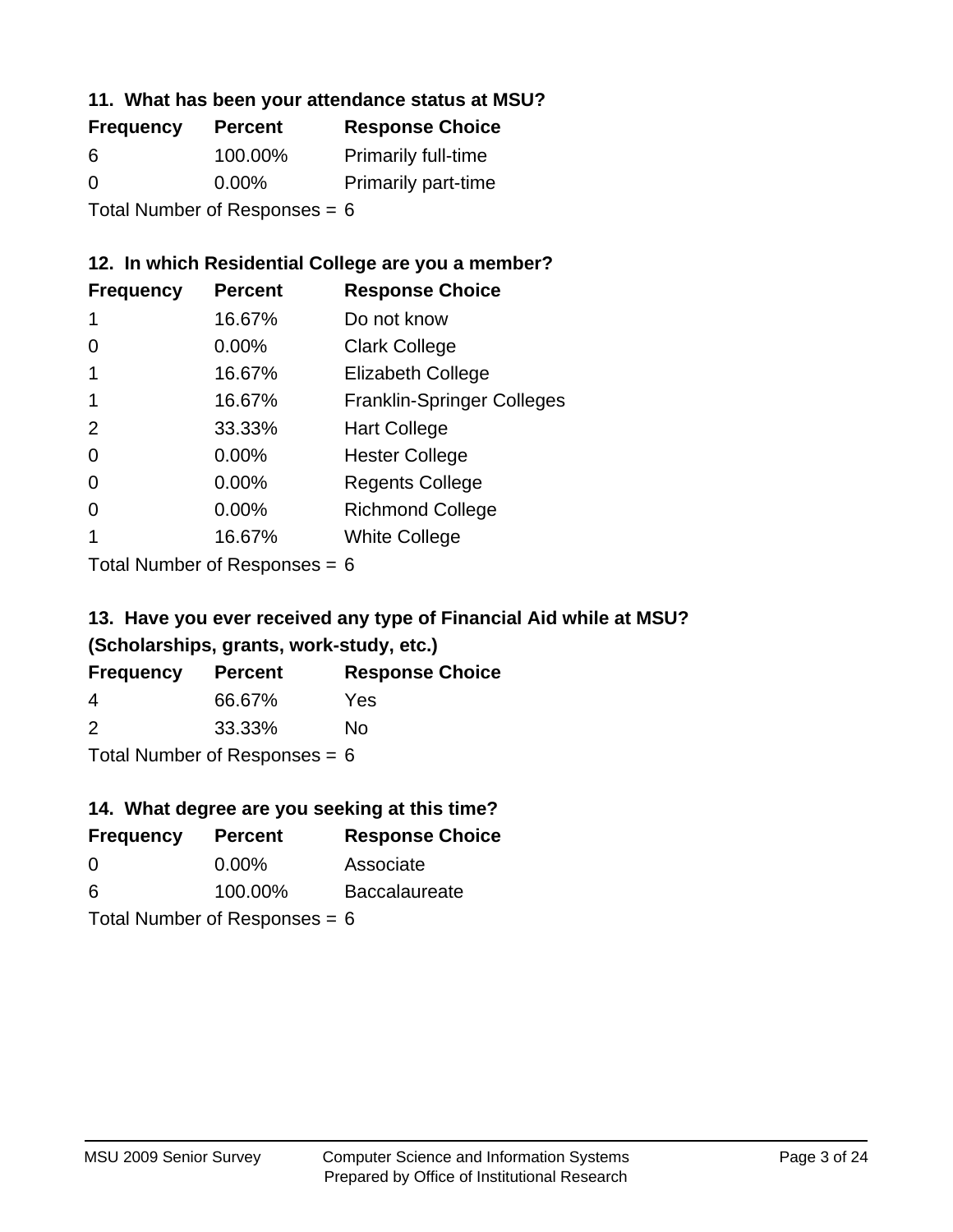**15. How many years will it take you to complete your degree from the point of your initial enrollment in college (including any time at a previous institution)?**

| <b>Frequency</b> | <b>Percent</b> | <b>Response Choice</b> |
|------------------|----------------|------------------------|
| $\Omega$         | 0.00%          | Two                    |
| 0                | 0.00%          | <b>Three</b>           |
| 2                | 33.33%         | Four                   |
| 3                | 50.00%         | Five                   |
| 0                | 0.00%          | <b>Six</b>             |
|                  | 16.67%         | More than six          |
|                  |                |                        |

Total Number of Responses  $= 6$ 

#### **16. In what range does your grade point average fall?**

| <b>Frequency</b> | <b>Percent</b>               | <b>Response Choice</b> |
|------------------|------------------------------|------------------------|
| -3               | 50.00%                       | $2.00 - 2.50$          |
| -3               | 50.00%                       | $2.51 - 3.00$          |
| 0                | 0.00%                        | $3.01 - 3.50$          |
| 0                | 0.00%                        | $3.51 - 4.00$          |
|                  | $\tau$ . The state of $\sim$ |                        |

Total Number of Responses = 6

# **They are used to sort the data, and do not appear in this table Questions 17 and 18 relate to department and program information.**

#### **19. For what purpose did you enroll at MSU?**

| <b>Frequency</b>            | <b>Percent</b> | <b>Response Choice</b>                    |
|-----------------------------|----------------|-------------------------------------------|
| 0                           | $0.00\%$       | To receive an associate degree            |
| 6                           | 100.00%        | To receive a baccalaureate degree         |
| $\overline{0}$              | $0.00\%$       | To take a few job related courses         |
| $\Omega$                    | 0.00%          | To transfer to another college/university |
| Total Number of Deepensee C |                |                                           |

I otal Number of Responses  $= 6$ 

# **20. What is the highest degree you eventually hope to receive?**

| <b>Frequency</b> | <b>Percent</b>            | <b>Response Choice</b> |
|------------------|---------------------------|------------------------|
| 0                | $0.00\%$                  | Associate              |
| 6                | 100.00%                   | <b>Baccalaureate</b>   |
| $\overline{0}$   | $0.00\%$                  | Graduate               |
| $\Omega$         | 0.00%                     | Professional           |
|                  | Total Number of Deepensee |                        |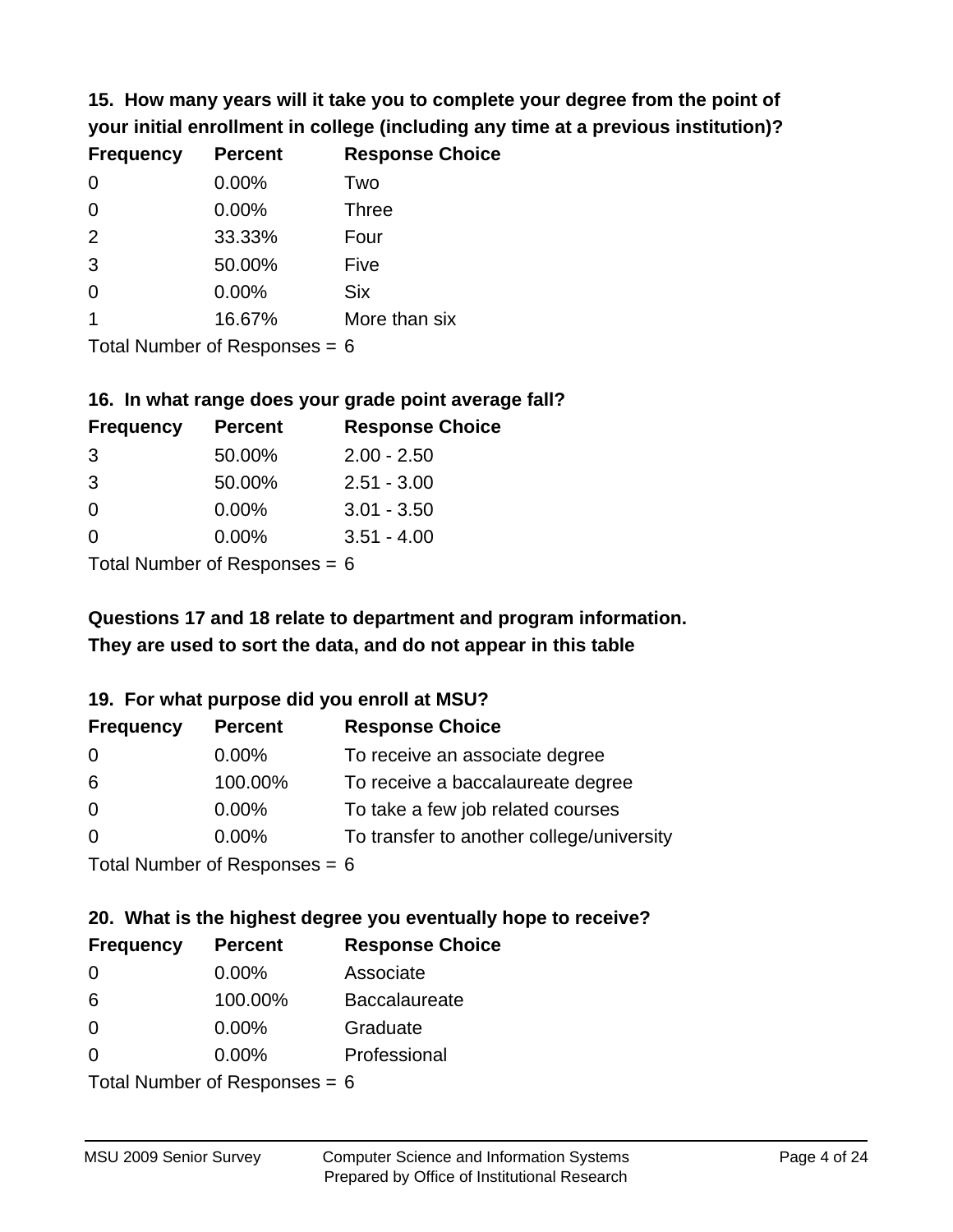#### **21. Which best describes your situation?**

| <b>Frequency</b> | <b>Percent</b> | <b>Response Choice</b>               |
|------------------|----------------|--------------------------------------|
| 3                | 50.00%         | Did not change major/area            |
|                  | 16.67%         | Did not initially declare major/area |
| 2                | 33.33%         | Changed major/area                   |

Total Number of Responses = 6

## **22. While school was in session during the past year, how many hours per week, on average, did you work for pay?**

| <b>Frequency</b> | <b>Percent</b> | <b>Response Choice</b> |
|------------------|----------------|------------------------|
| 2                | 33.33%         | Did not work           |
| $\Omega$         | $0.00\%$       | Worked 1-10 hrs        |
| $\mathbf 1$      | 16.67%         | Worked 11-20 hrs       |
| $\Omega$         | 0.00%          | Worked 21-30 hrs       |
| $\mathbf 1$      | 16.67%         | Worked 31-40 hrs       |
| 2                | 33.33%         | Worked over 40 hrs     |
|                  |                |                        |

Total Number of Responses = 6

#### **23. For the most part, were classes offered at times convenient to you?**

| <b>Frequency</b>                | <b>Percent</b> | <b>Response Choice</b> |
|---------------------------------|----------------|------------------------|
| 6                               | 100.00%        | Yes                    |
| $\Omega$                        | $0.00\%$       | Nο                     |
| Total Number of Responses = $6$ |                |                        |

#### **24. If no, what time would you have preferred?**

| <b>Frequency</b> | <b>Percent</b>                  | <b>Response Choice</b> |
|------------------|---------------------------------|------------------------|
| $\Omega$         | $0.00\%$                        | Late afternoon         |
| $\Omega$         | 0.00%                           | Evening                |
| 0                | $0.00\%$                        | Weekend                |
| $\Omega$         | $0.00\%$                        | During the day         |
|                  | Total Number of Responses = $0$ |                        |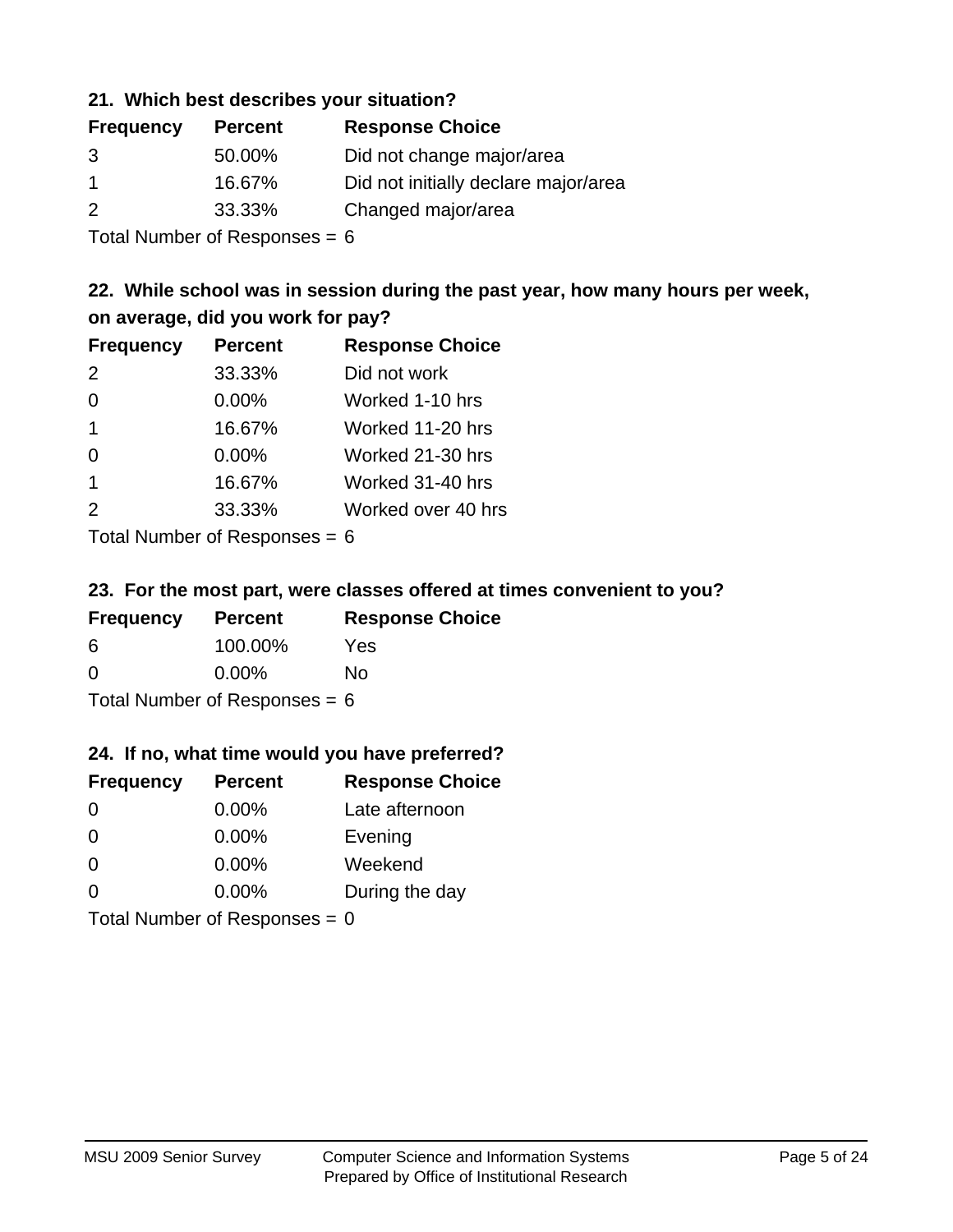#### **25. Which best describes the location where you completed the majority of your coursework?**

| <b>Frequency</b> | <b>Percent</b>             | <b>Response Choice</b> |
|------------------|----------------------------|------------------------|
| 5                | 83.33%                     | Murray                 |
| 0                | 0.00%                      | Paducah                |
| 0                | 0.00%                      | Ft. Campbell           |
| 0                | 0.00%                      | Madisonville           |
| 0                | 0.00%                      | Hopkinsville           |
| 0                | 0.00%                      | Henderson              |
| 1                | 16.67%                     | On the Internet        |
| 0                | 0.00%                      | Other                  |
|                  | Total Number of Deepersoon |                        |

Total Number of Responses = 6

#### **26. Did you take any online courses while at Murray State?**

| <b>Frequency</b>                | <b>Percent</b> | <b>Response Choice</b> |
|---------------------------------|----------------|------------------------|
| -3                              | 50.00%         | Yes                    |
| 3                               | 50.00%         | Nο                     |
| Total Number of Responses = $6$ |                |                        |

# **27. Did it take you an extra semester or more to complete degree requirements at Murray State?**

| <b>Frequency</b> | <b>Percent</b>              | <b>Response Choice</b> |
|------------------|-----------------------------|------------------------|
| 6                | 100.00%                     | Yes                    |
| $\Omega$         | $0.00\%$                    | No                     |
|                  | Tatal Massakan af Dagmannar |                        |

Total Number of Responses = 6

#### **28. If yes, why did it take you an extra semester or more?**

| <b>Frequency</b>               | <b>Percent</b> | <b>Response Choice</b>                                       |
|--------------------------------|----------------|--------------------------------------------------------------|
| $\overline{1}$                 | 16.67%         | Work obligation limited my enrollment.                       |
| $\overline{0}$                 | 0.00%          | Family obligations limited my enrollment.                    |
| $\mathbf 0$                    | $0.00\%$       | Tuition and other costs of attendance limited my enrollment. |
| $\mathbf 0$                    | 0.00%          | A decision to change majors added to my requirements.        |
| $\mathbf{1}$                   | 16.67%         | A required course or courses were not offered.               |
| $\mathbf 0$                    | $0.00\%$       | Credits were lost transferring to Murray State.              |
| $\overline{4}$                 | 66.67%         | Other                                                        |
| $Total Number of DoEROROR - 6$ |                |                                                              |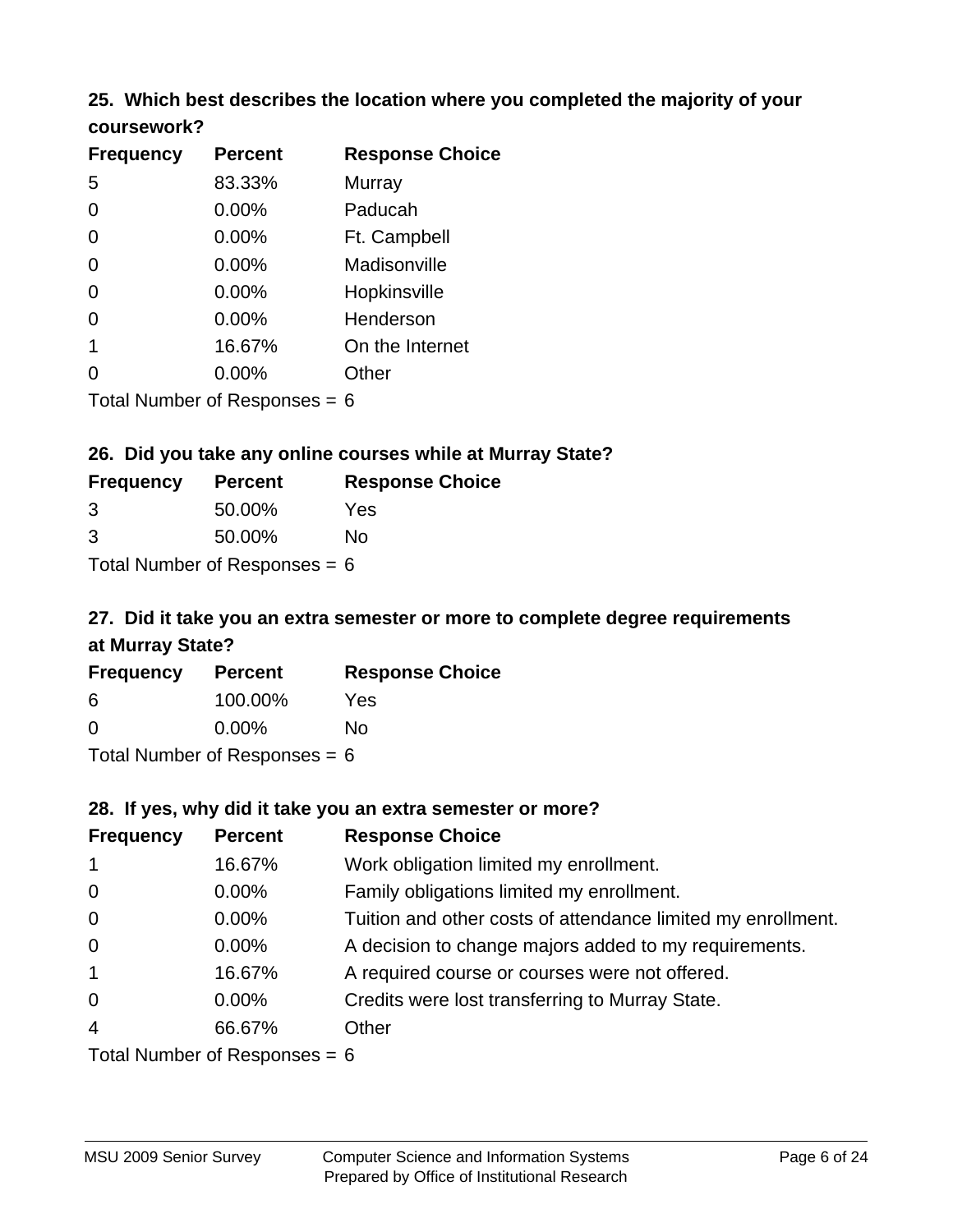## **29. Did you have trouble getting any course(s) you needed while at Murray State?**

| <b>Frequency</b>                | <b>Percent</b> | <b>Response Choice</b> |
|---------------------------------|----------------|------------------------|
| -2                              | 33.33%         | Yes                    |
| -4                              | 66.67%         | Nο                     |
| Total Number of Responses = $6$ |                |                        |

## **30. If yes, why did you have trouble getting the course?**

| <b>Frequency</b> | <b>Percent</b> | <b>Response Choice</b>                                |
|------------------|----------------|-------------------------------------------------------|
| 2                | 100.00%        | Not offered the semester I needed it.                 |
| $\overline{0}$   | $0.00\%$       | Not offered at hours convenient to my work schedule.  |
| $\overline{0}$   | $0.00\%$       | Not offered at hours suitable for my school schedule. |
| $\overline{0}$   | $0.00\%$       | All course sections were closed.                      |
| $\overline{0}$   | $0.00\%$       | I was unaware of the prerequisites for the course.    |
|                  |                |                                                       |

Total Number of Responses = 2

## **31. Which statement best describes your experience with off-campus coop/internship?**

| <b>Frequency</b>     | <b>Percent</b> | <b>Response Choice</b>             |
|----------------------|----------------|------------------------------------|
| 5                    | 83.33%         | Cannot judge, I did not have one.  |
| $\blacktriangleleft$ | 16.67%         | My experience was very valuable.   |
| $\Omega$             | $0.00\%$       | My experience was valuable.        |
| $\Omega$             | $0.00\%$       | My experience was of little value. |
| $\Omega$             | $0.00\%$       | My experience was of no value.     |
|                      |                |                                    |

Total Number of Responses = 6

# **32. Which statement best describes your experience with on-campus faculty-directed research, scholarly, or creative project?**

| <b>Frequency</b> | <b>Percent</b>              | <b>Response Choice</b>             |
|------------------|-----------------------------|------------------------------------|
| 3                | 50.00%                      | Cannot judge; I did not have one.  |
| $\overline{0}$   | $0.00\%$                    | My experience was very valuable.   |
| 3                | 50.00%                      | My experience was valuable.        |
| $\Omega$         | $0.00\%$                    | My experience was of little value. |
| $\Omega$         | $0.00\%$                    | My experience was of no value.     |
|                  | Total Number of Desponses C |                                    |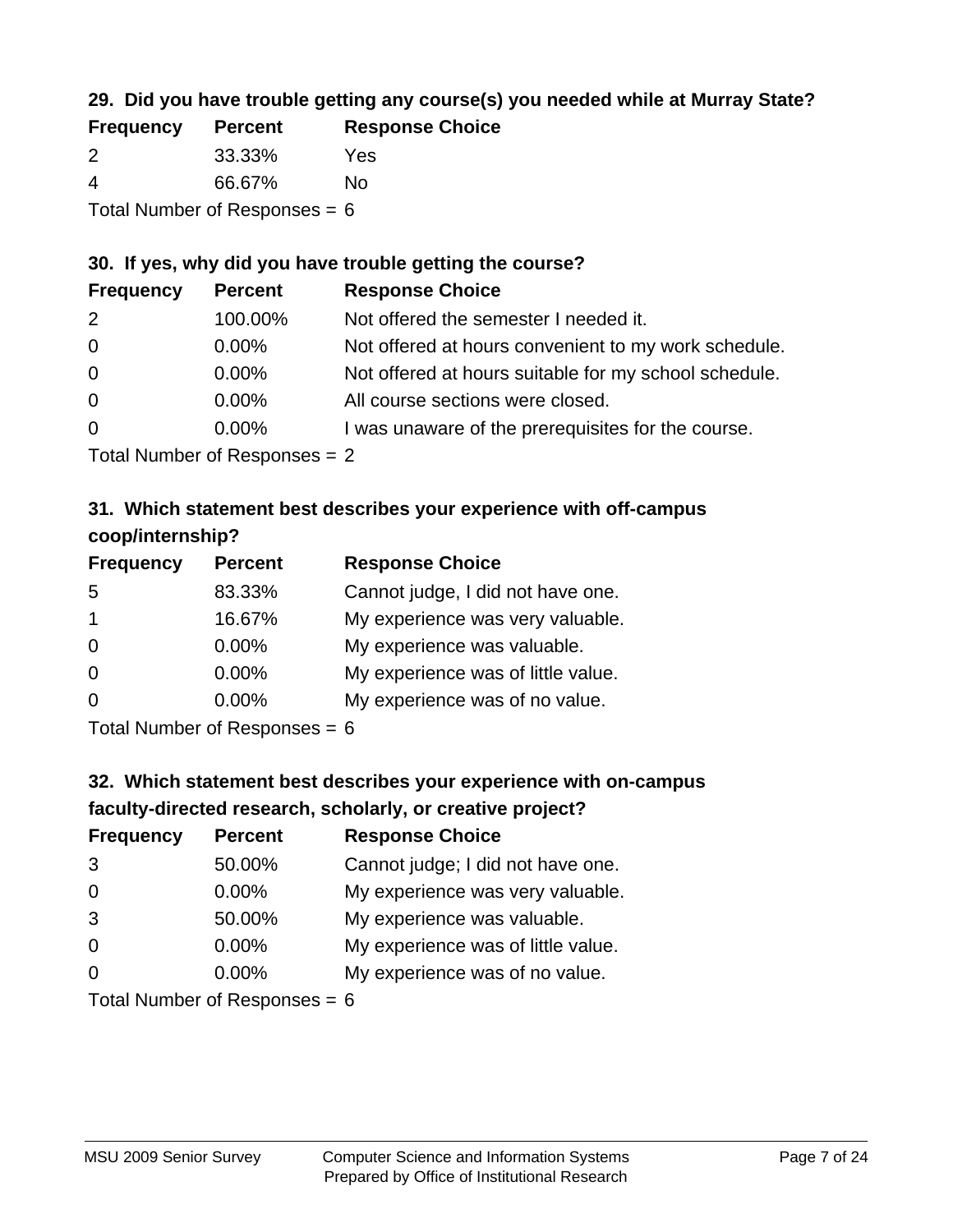#### **33. Which statement best describes your experience with academic advising in your major/area?**

| $\mathbf{u}$ yvu $\mathbf{u}$ yvu $\mathbf{v}$ |                |                                                       |
|------------------------------------------------|----------------|-------------------------------------------------------|
| <b>Frequency</b>                               | <b>Percent</b> | <b>Response Choice</b>                                |
| 0                                              | $0.00\%$       | Cannot judge; I did not make use of the opportunity.  |
| 6                                              | 100.00%        | I was satisfied with information my adviser provided. |
| $\overline{0}$                                 | 0.00%          | Advice was inaccurate, incomplete, or misleading.     |
| $\overline{0}$                                 | $0.00\%$       | My adviser was not available.                         |
|                                                |                |                                                       |

Total Number of Responses = 6

## **For questions 34-48, indicate the extent to which you were satisfied.**

| 34. Class size relative to type of course |
|-------------------------------------------|
|-------------------------------------------|

| <b>Frequency</b>              | <b>Percent</b> | <b>Response Choice</b> |  |
|-------------------------------|----------------|------------------------|--|
| $\mathcal{P}$                 | 33.33%         | Very satisfied         |  |
| 3                             | 50.00%         | Satisfied              |  |
| $\mathbf 1$                   | 16.67%         | <b>Dissatisfied</b>    |  |
| ∩                             | 0.00%          | Very dissatisfied      |  |
| $Total Number of Denonce - 6$ |                |                        |  |

Total Number of Responses = 6

### **35. Out-of-class availability of faculty**

| <b>Frequency</b> | <b>Percent</b> | <b>Response Choice</b> |
|------------------|----------------|------------------------|
|                  | 16.67%         | Very satisfied         |
| 4                | 66.67%         | Satisfied              |
| $\overline{1}$   | 16.67%         | <b>Dissatisfied</b>    |
| $\Omega$         | $0.00\%$       | Very dissatisfied      |
|                  |                |                        |

Total Number of Responses = 6

## **36. Effectiveness of your high school preparation for college work**

| <b>Frequency</b>              | <b>Percent</b> | <b>Response Choice</b> |  |
|-------------------------------|----------------|------------------------|--|
| 2                             | 33.33%         | Very satisfied         |  |
| $\mathcal{P}$                 | 33.33%         | Satisfied              |  |
| -1                            | 16.67%         | <b>Dissatisfied</b>    |  |
|                               | 16.67%         | Very dissatisfied      |  |
| $Total Number of Denonce - 6$ |                |                        |  |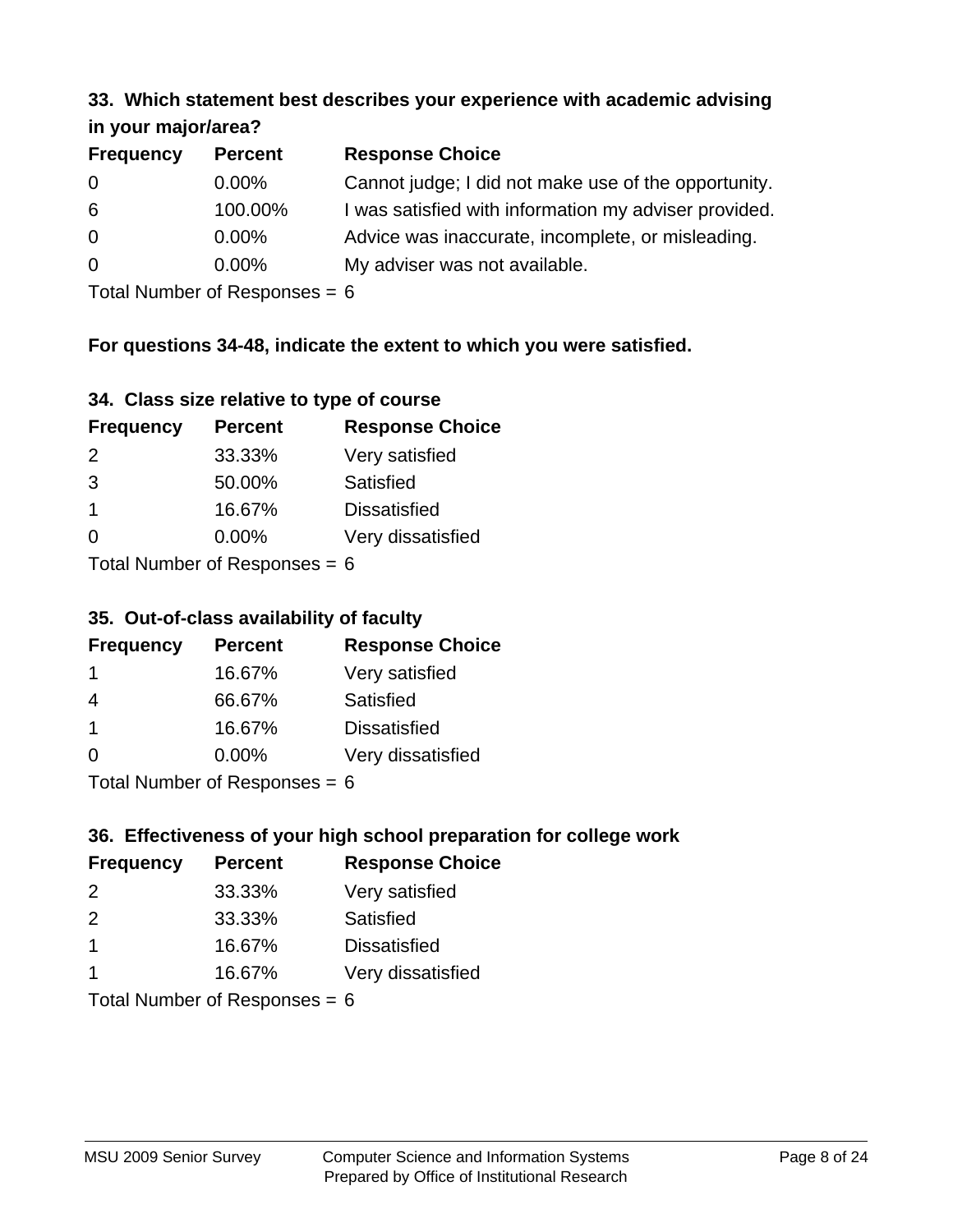## **37. Fairness of faculty in their treatment of individual students**

| <b>Frequency</b> | <b>Percent</b> | <b>Response Choice</b> |
|------------------|----------------|------------------------|
| 2                | 33.33%         | Very satisfied         |
| 4                | 66.67%         | Satisfied              |
| $\Omega$         | $0.00\%$       | <b>Dissatisfied</b>    |
| $\Omega$         | $0.00\%$       | Very dissatisfied      |
|                  |                |                        |

Total Number of Responses = 6

## **38. Overall quality of instruction at Murray State**

| <b>Frequency</b> | <b>Percent</b> | <b>Response Choice</b> |
|------------------|----------------|------------------------|
|                  | 16.67%         | Very satisfied         |
| .5               | 83.33%         | Satisfied              |
| $\Omega$         | $0.00\%$       | <b>Dissatisfied</b>    |
| ∩                | 0.00%          | Very dissatisfied      |
|                  |                |                        |

Total Number of Responses  $= 6$ 

## **39. Quality of instruction in University Studies (General Education) courses**

| <b>Frequency</b> | <b>Percent</b>            | <b>Response Choice</b> |
|------------------|---------------------------|------------------------|
| $\Omega$         | $0.00\%$                  | Very satisfied         |
| 6                | 100.00%                   | <b>Satisfied</b>       |
| $\Omega$         | 0.00%                     | <b>Dissatisfied</b>    |
| $\Omega$         | 0.00%                     | Very dissatisfied      |
|                  | Total Number of Deepersee |                        |

Total Number of Responses = 6

#### **40. Quality of instruction in your major**

| <b>Frequency</b>                | <b>Percent</b> | <b>Response Choice</b> |
|---------------------------------|----------------|------------------------|
| $\Omega$                        | $0.00\%$       | Very satisfied         |
| 6                               | 100.00%        | Satisfied              |
| $\Omega$                        | $0.00\%$       | <b>Dissatisfied</b>    |
| $\Omega$                        | $0.00\%$       | Very dissatisfied      |
| Total Number of Responses = $6$ |                |                        |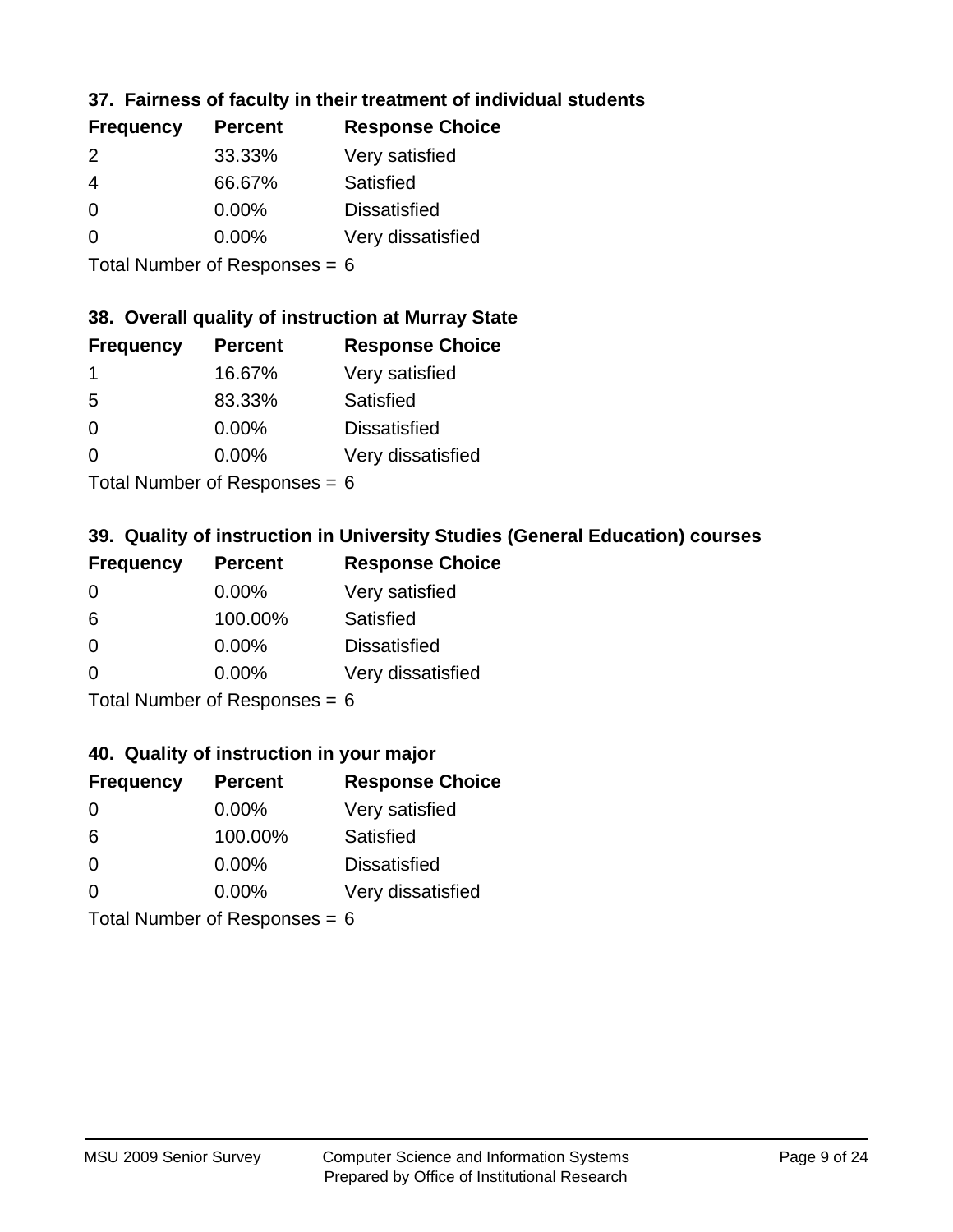## **41. Clarity of program objectives in your major**

| <b>Frequency</b> | <b>Percent</b> | <b>Response Choice</b> |
|------------------|----------------|------------------------|
|                  | 16.67%         | Very satisfied         |
| 4                | 66.67%         | Satisfied              |
|                  | 16.67%         | <b>Dissatisfied</b>    |
| O                | $0.00\%$       | Very dissatisfied      |
|                  |                |                        |

Total Number of Responses = 6

#### **42. Intellectual challenge of the academic program**

| <b>Frequency</b> | <b>Percent</b> | <b>Response Choice</b> |
|------------------|----------------|------------------------|
| $\mathcal{P}$    | 33.33%         | Very satisfied         |
| 4                | 66.67%         | Satisfied              |
| $\Omega$         | 0.00%          | <b>Dissatisfied</b>    |
| $\Omega$         | 0.00%          | Very dissatisfied      |
|                  |                |                        |

Total Number of Responses = 6

## **43. Encouragement and information from your major department for employment after graduation**

| <b>Frequency</b> | <b>Percent</b> | <b>Response Choice</b> |
|------------------|----------------|------------------------|
| -1               | 16.67%         | Very satisfied         |
| $\overline{4}$   | 66.67%         | Satisfied              |
| $\mathbf{1}$     | 16.67%         | <b>Dissatisfied</b>    |
| $\Omega$         | $0.00\%$       | Very dissatisfied      |
|                  |                |                        |

Total Number of Responses = 6

## **44. Availability of opportunities to engage in a faculty-mentored research,**

## **scholarly, or creative project in your area of study/interest**

| <b>Frequency</b> | <b>Percent</b> | <b>Response Choice</b> |
|------------------|----------------|------------------------|
|                  | 16.67%         | Very satisfied         |
| 4                | 66.67%         | Satisfied              |
|                  | 16.67%         | <b>Dissatisfied</b>    |
| $\Omega$         | 0.00%          | Very dissatisfied      |
|                  |                |                        |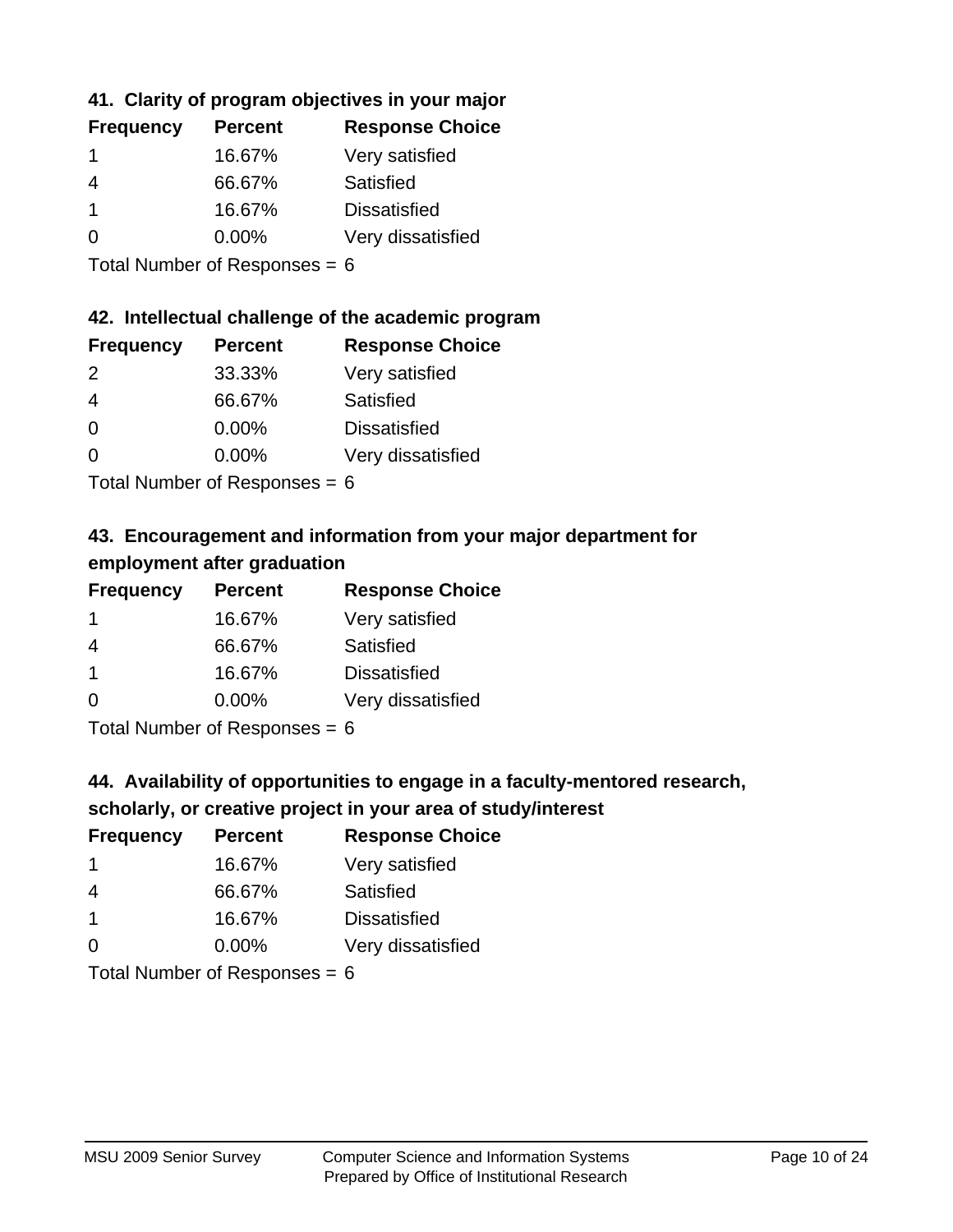#### **45. Library hours**

| <b>Frequency</b>     | <b>Percent</b> | <b>Response Choice</b> |
|----------------------|----------------|------------------------|
| 1                    | 16.67%         | Very satisfied         |
| 4                    | 66.67%         | Satisfied              |
| $\blacktriangleleft$ | 16.67%         | <b>Dissatisfied</b>    |
| 0                    | $0.00\%$       | Very dissatisfied      |
|                      |                |                        |

Total Number of Responses = 6

#### **46. Effectiveness of library personnel in meeting your information needs**

| <b>Frequency</b> | <b>Percent</b> | <b>Response Choice</b> |
|------------------|----------------|------------------------|
| 0                | $0.00\%$       | Very satisfied         |
| 4                | 66.67%         | Satisfied              |
| $\mathcal{P}$    | 33.33%         | <b>Dissatisfied</b>    |
| $\Omega$         | $0.00\%$       | Very dissatisfied      |
|                  |                |                        |

Total Number of Responses = 6

#### **47. Access to library resources on hand**

| <b>Frequency</b> | <b>Percent</b>             | <b>Response Choice</b> |
|------------------|----------------------------|------------------------|
| 0                | $0.00\%$                   | Very satisfied         |
| 5                | 83.33%                     | Satisfied              |
| $\mathbf 1$      | 16.67%                     | <b>Dissatisfied</b>    |
| $\Omega$         | 0.00%                      | Very dissatisfied      |
|                  | Total Number of Deepersoon |                        |

Total Number of Responses = 6

#### **48. Electronic access to library resources**

| <b>Frequency</b>                | <b>Percent</b> | <b>Response Choice</b> |
|---------------------------------|----------------|------------------------|
| $\Omega$                        | $0.00\%$       | Very satisfied         |
| 6                               | 100.00%        | Satisfied              |
| $\Omega$                        | $0.00\%$       | <b>Dissatisfied</b>    |
| $\Omega$                        | $0.00\%$       | Very dissatisfied      |
| Total Number of Responses = $6$ |                |                        |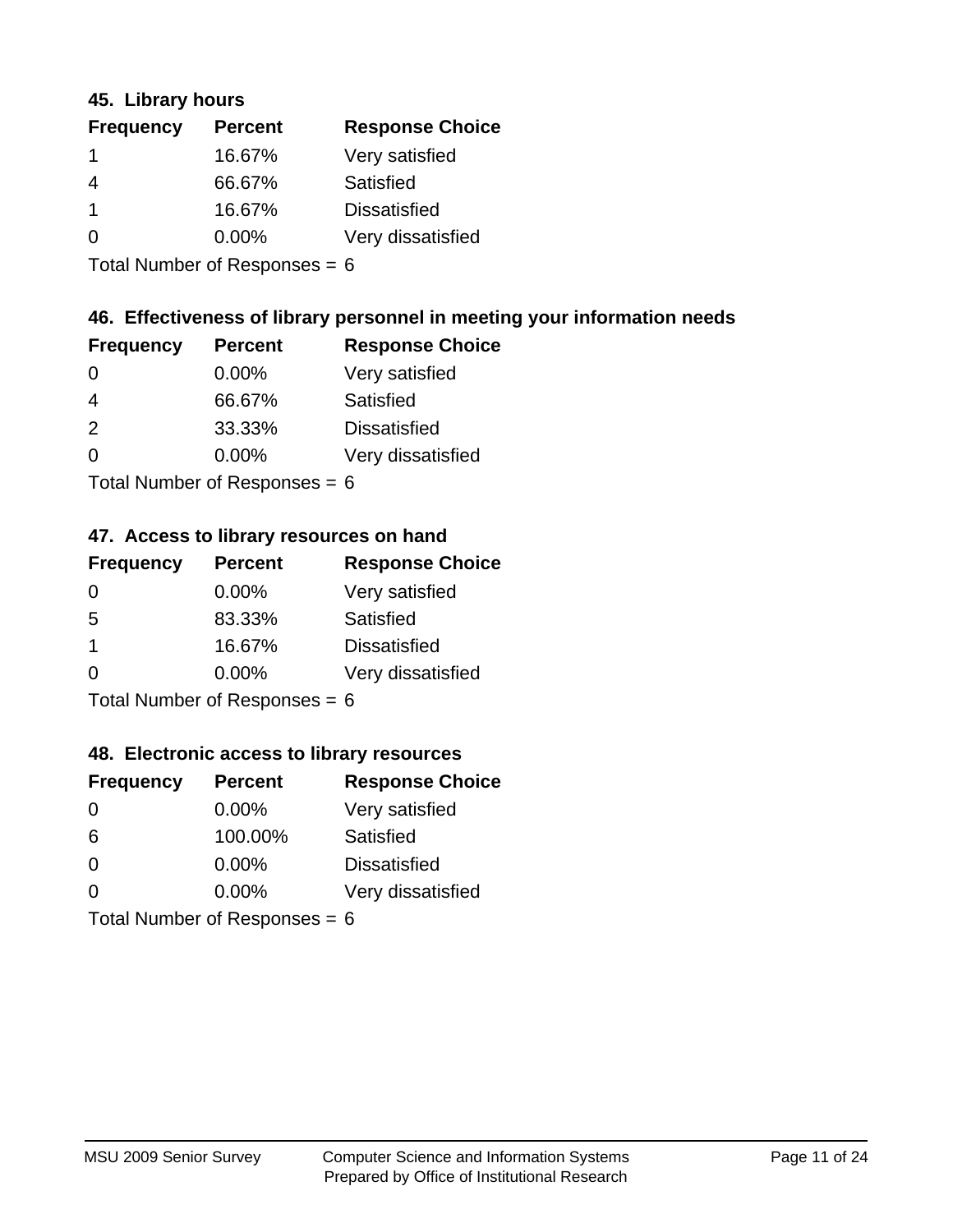**was in helping you achieve these goals. For questions 49-55, please indicate how effective University Studies at MSU** 

## **49. Writing Skills**

| <b>Frequency</b>                | <b>Percent</b> | <b>Response Choice</b> |
|---------------------------------|----------------|------------------------|
| $\mathcal{P}$                   | 33.33%         | Very effective         |
| 4                               | 66.67%         | Effective              |
| $\Omega$                        | 0.00%          | Ineffective            |
| $\Omega$                        | $0.00\%$       | Very ineffective       |
| Total Number of Responses = $6$ |                |                        |

## **50. Speaking Skills**

| <b>Frequency</b>              | <b>Percent</b> | <b>Response Choice</b> |
|-------------------------------|----------------|------------------------|
| $\Omega$                      | 0.00%          | Very effective         |
| 6                             | 100.00%        | Effective              |
| $\Omega$                      | 0.00%          | Ineffective            |
| 0                             | 0.00%          | Very ineffective       |
| $Total Number of Denonce - 6$ |                |                        |

Total Number of Responses  $= 6$ 

#### **51. Critical Thinking Skills**

| <b>Frequency</b>                | <b>Percent</b> | <b>Response Choice</b> |
|---------------------------------|----------------|------------------------|
| $\Omega$                        | $0.00\%$       | Very effective         |
| 6                               | 100.00%        | Effective              |
| $\Omega$                        | 0.00%          | Ineffective            |
| $\Omega$                        | 0.00%          | Very ineffective       |
| $Total$ Number of Despasses $-$ |                |                        |

Total Number of Responses = 6

## **52. Computer Technology**

| <b>Frequency</b>                | <b>Percent</b> | <b>Response Choice</b> |
|---------------------------------|----------------|------------------------|
| 4                               | 66.67%         | Very effective         |
| 2                               | 33.33%         | Effective              |
| $\Omega$                        | 0.00%          | Ineffective            |
| $\Omega$                        | $0.00\%$       | Very ineffective       |
| Total Number of Responses = $6$ |                |                        |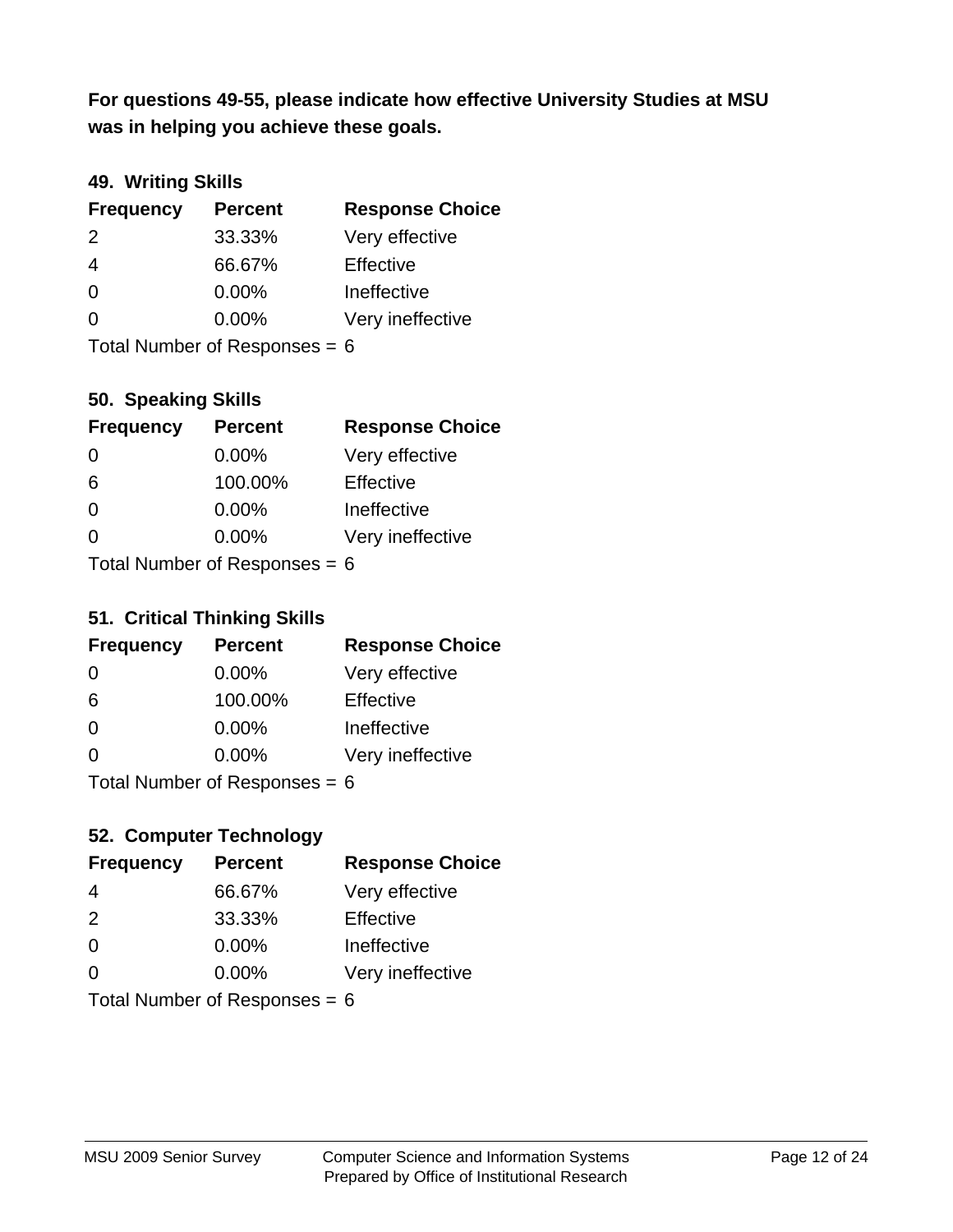## **53. General Knowledge in the liberal arts and sciences**

| <b>Frequency</b> | <b>Percent</b> | <b>Response Choice</b> |
|------------------|----------------|------------------------|
| $\Omega$         | $0.00\%$       | Very effective         |
| 6                | 100.00%        | Effective              |
| $\Omega$         | 0.00%          | Ineffective            |
| $\Omega$         | $0.00\%$       | Very ineffective       |
|                  |                |                        |

Total Number of Responses = 6

## **54. International Perspectives**

| <b>Frequency</b> | <b>Percent</b> | <b>Response Choice</b> |
|------------------|----------------|------------------------|
| $\Omega$         | 0.00%          | Very effective         |
| 6                | 100.00%        | Effective              |
| $\Omega$         | 0.00%          | Ineffective            |
| 0                | 0.00%          | Very ineffective       |
|                  |                |                        |

Total Number of Responses  $= 6$ 

# **55. Stimulation of interest in areas outside your chosen field of study**

| <b>Frequency</b> | <b>Percent</b>            | <b>Response Choice</b> |
|------------------|---------------------------|------------------------|
| $\Omega$         | $0.00\%$                  | Very effective         |
| .5               | 83.33%                    | Effective              |
| -1               | 16.67%                    | Ineffective            |
| $\Omega$         | 0.00%                     | Very ineffective       |
|                  | Total Number of Desponses |                        |

I otal Number of Responses  $= 6$ 

# **For questions 56-83, please indicate how satisfactorily the following met your needs**

#### **56. African-American Student Services**

| <b>Frequency</b>                | <b>Percent</b> | <b>Response Choice</b> |
|---------------------------------|----------------|------------------------|
| 6                               | 100.00%        | Did not use            |
| $\Omega$                        | 0.00%          | Very satisfied         |
| $\Omega$                        | 0.00%          | Satisfied              |
| $\Omega$                        | $0.00\%$       | <b>Dissatisfied</b>    |
| $\Omega$                        | 0.00%          | Very dissatisfied      |
| Total Number of Responses = $6$ |                |                        |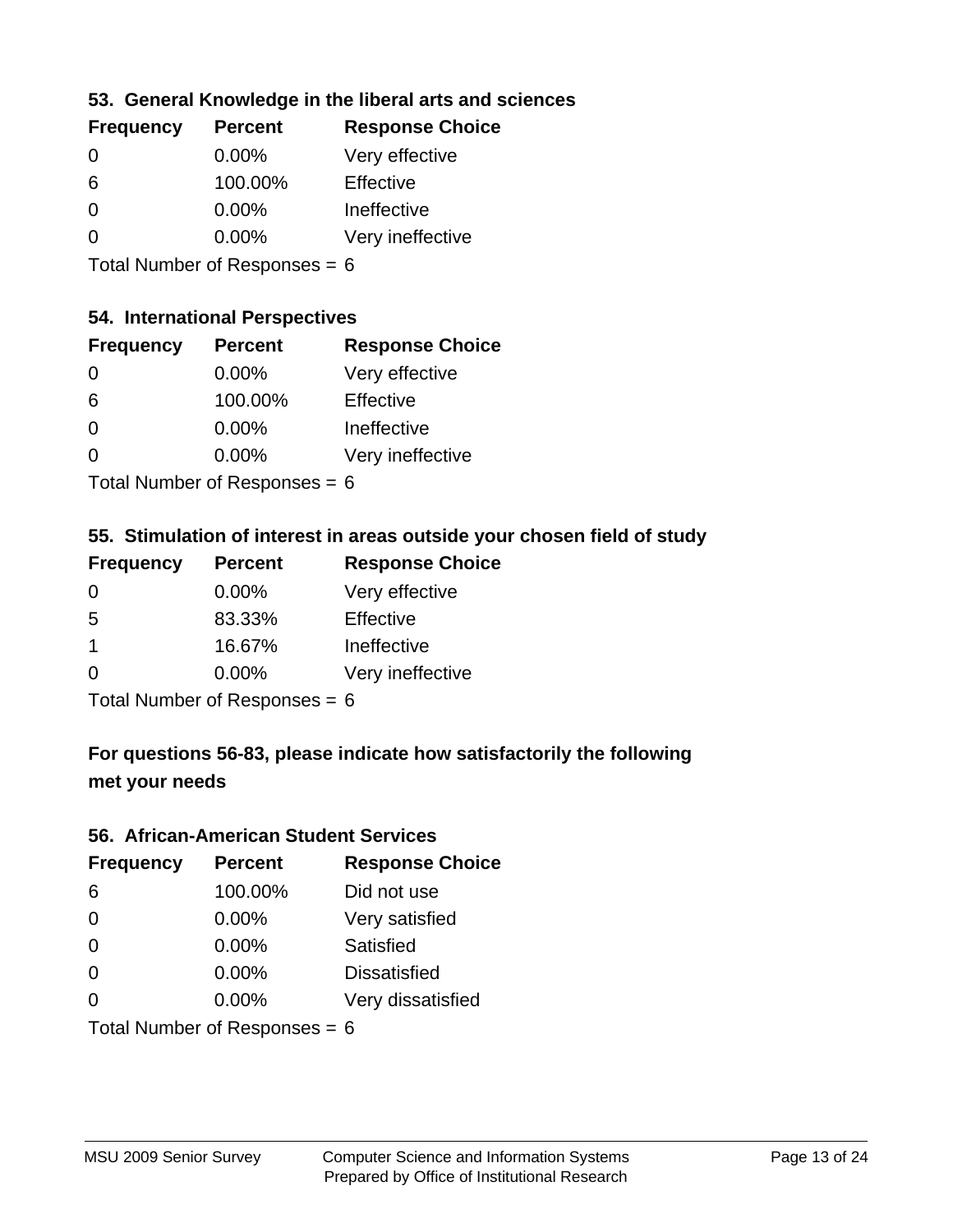#### **57. Career Services Office**

| <b>Frequency</b> | <b>Percent</b> | <b>Response Choice</b> |
|------------------|----------------|------------------------|
| $\mathcal{P}$    | 33.33%         | Did not use            |
|                  | 0.00%          | Very satisfied         |
| 3                | 50.00%         | Satisfied              |
|                  | $0.00\%$       | <b>Dissatisfied</b>    |
|                  | 16.67%         | Very dissatisfied      |
|                  |                |                        |

Total Number of Responses = 6

## **58. Counseling and Testing Center**

| <b>Frequency</b> | <b>Percent</b>            | <b>Response Choice</b> |
|------------------|---------------------------|------------------------|
| -5               | 83.33%                    | Did not use            |
| 0                | 0.00%                     | Very satisfied         |
| 1                | 16.67%                    | <b>Satisfied</b>       |
| 0                | 0.00%                     | <b>Dissatisfied</b>    |
| 0                | 0.00%                     | Very dissatisfied      |
|                  | Total Number of Despagnes |                        |

Total Number of Responses = 6

#### **59. Cultural programming and activities**

| <b>Frequency</b> | <b>Percent</b>                  | <b>Response Choice</b> |
|------------------|---------------------------------|------------------------|
| 6                | 100.00%                         | Did not use            |
| $\Omega$         | $0.00\%$                        | Very satisfied         |
| $\Omega$         | 0.00%                           | Satisfied              |
| $\Omega$         | $0.00\%$                        | <b>Dissatisfied</b>    |
| $\Omega$         | $0.00\%$                        | Very dissatisfied      |
|                  | Total Number of Responses = $6$ |                        |

#### **60. E-study courses**

| <b>Frequency</b>                | <b>Percent</b> | <b>Response Choice</b> |
|---------------------------------|----------------|------------------------|
| 2                               | 33.33%         | Did not use            |
| $\mathbf 1$                     | 16.67%         | Very satisfied         |
| 3                               | 50.00%         | Satisfied              |
| $\Omega$                        | 0.00%          | <b>Dissatisfied</b>    |
| $\Omega$                        | 0.00%          | Very dissatisfied      |
| Total Number of Responses = $6$ |                |                        |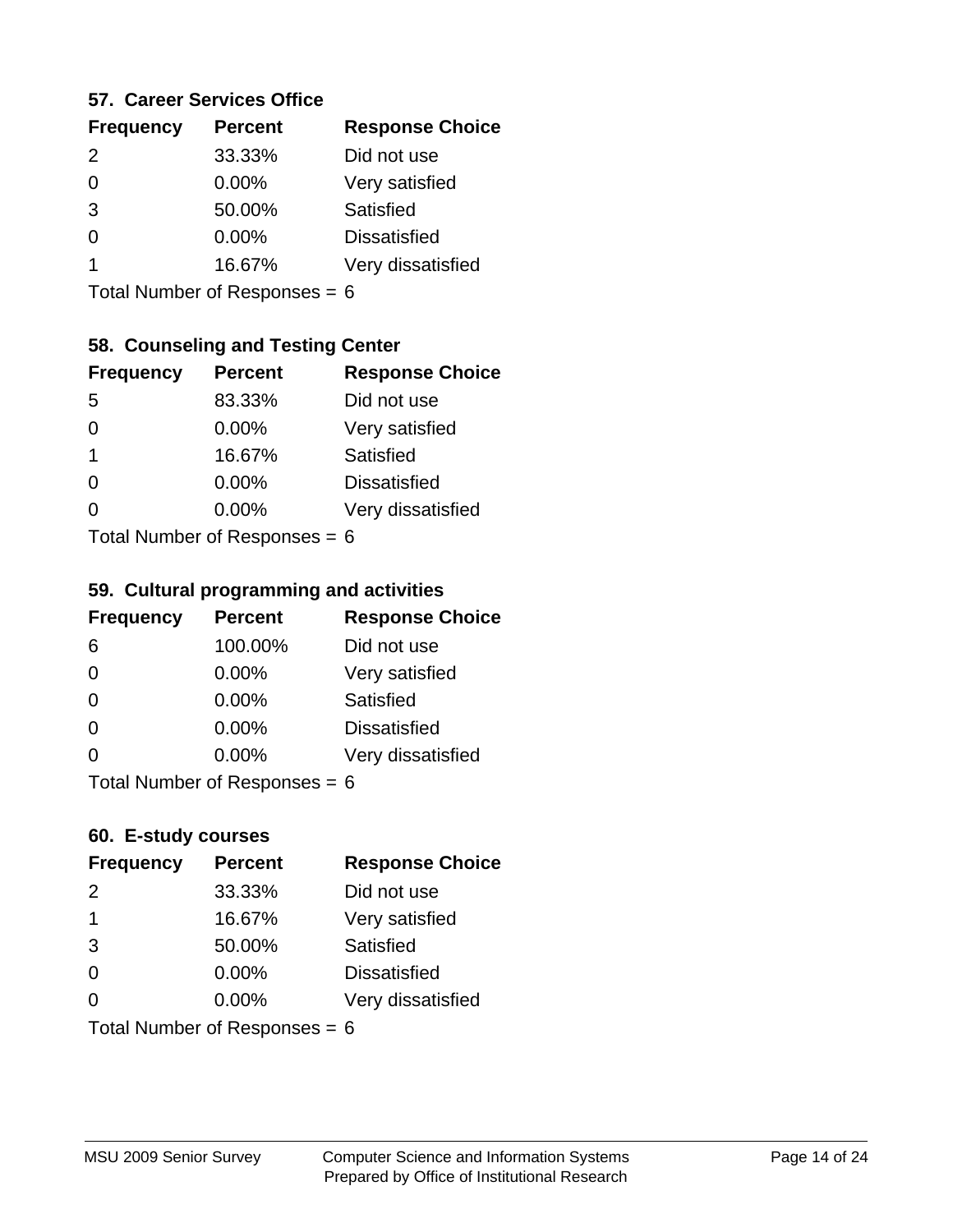#### **61. Food Services**

| <b>Frequency</b> | <b>Percent</b> | <b>Response Choice</b> |
|------------------|----------------|------------------------|
| $\mathcal{P}$    | 33.33%         | Did not use            |
| $\Omega$         | 0.00%          | Very satisfied         |
| 3                | 50.00%         | Satisfied              |
|                  | 16.67%         | <b>Dissatisfied</b>    |
| O                | $0.00\%$       | Very dissatisfied      |
|                  |                |                        |

Total Number of Responses = 6

## **62. Greek life and activities**

| <b>Frequency</b>                | <b>Percent</b> | <b>Response Choice</b> |
|---------------------------------|----------------|------------------------|
| 4                               | 66.67%         | Did not use            |
| 1                               | 16.67%         | Very satisfied         |
| 1                               | 16.67%         | Satisfied              |
| $\Omega$                        | 0.00%          | <b>Dissatisfied</b>    |
|                                 | $0.00\%$       | Very dissatisfied      |
| Total Number of Responses = $6$ |                |                        |

**63. Health Services**

| <b>Frequency</b> | <b>Percent</b>             | <b>Response Choice</b> |
|------------------|----------------------------|------------------------|
| 3                | 50.00%                     | Did not use            |
| 0                | $0.00\%$                   | Very satisfied         |
| 2                | 33.33%                     | <b>Satisfied</b>       |
| $\overline{1}$   | 16.67%                     | <b>Dissatisfied</b>    |
| $\Omega$         | 0.00%                      | Very dissatisfied      |
|                  | Tatal Number of Desperance |                        |

Total Number of Responses = 6

## **64. Honor Societies/Departmental Clubs/Special Interest Organizations**

| <b>Frequency</b> | <b>Percent</b>                  | <b>Response Choice</b> |
|------------------|---------------------------------|------------------------|
| 3                | 50.00%                          | Did not use            |
| $\mathbf 1$      | 16.67%                          | Very satisfied         |
| 2                | 33.33%                          | Satisfied              |
| $\Omega$         | 0.00%                           | <b>Dissatisfied</b>    |
| $\Omega$         | 0.00%                           | Very dissatisfied      |
|                  | Total Number of Responses = $6$ |                        |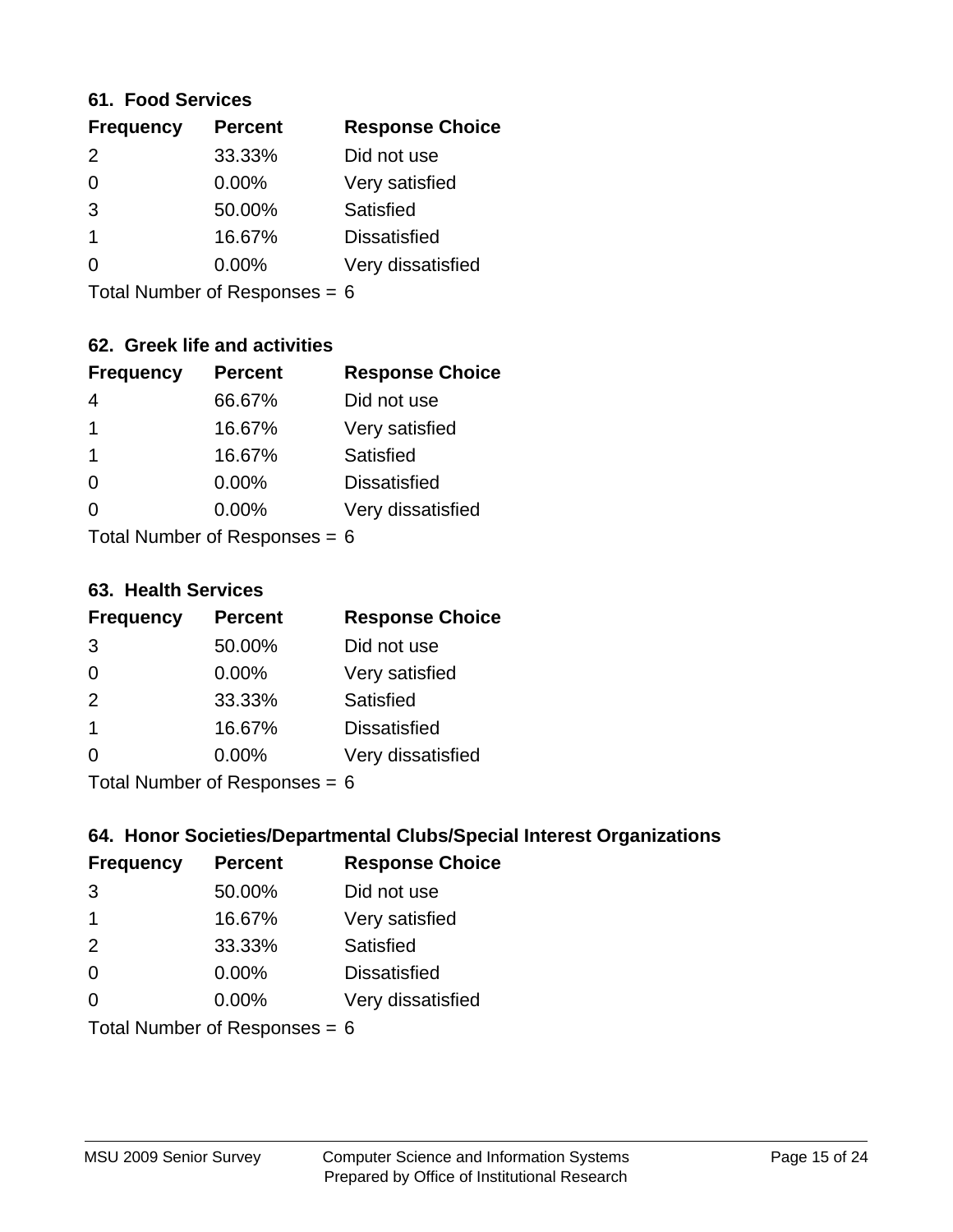#### **65. International Programs and activities**

| <b>Frequency</b> | <b>Percent</b> | <b>Response Choice</b> |
|------------------|----------------|------------------------|
| .5               | 83.33%         | Did not use            |
| 1                | 16.67%         | Very satisfied         |
| 0                | $0.00\%$       | Satisfied              |
|                  | $0.00\%$       | <b>Dissatisfied</b>    |
|                  | $0.00\%$       | Very dissatisfied      |
|                  |                |                        |

Total Number of Responses = 6

## **66. International student support services**

| <b>Frequency</b> | <b>Percent</b>            | <b>Response Choice</b> |
|------------------|---------------------------|------------------------|
| 5                | 83.33%                    | Did not use            |
| 0                | 0.00%                     | Very satisfied         |
| 1                | 16.67%                    | Satisfied              |
| ∩                | 0.00%                     | <b>Dissatisfied</b>    |
| 0                | 0.00%                     | Very dissatisfied      |
|                  | Total Number of Desponses |                        |

Total Number of Responses = 6

#### **67. Intramural Sports and Recreation**

| <b>Frequency</b> | <b>Percent</b>                  | <b>Response Choice</b> |
|------------------|---------------------------------|------------------------|
| 3                | 50.00%                          | Did not use            |
| 2                | 33.33%                          | Very satisfied         |
| $\mathbf 1$      | 16.67%                          | <b>Satisfied</b>       |
| $\Omega$         | $0.00\%$                        | <b>Dissatisfied</b>    |
| ∩                | $0.00\%$                        | Very dissatisfied      |
|                  | $Total$ Number of Despanses $-$ |                        |

Total Number of Responses = 6

## **68. Lowry Center/Community College**

| <b>Frequency</b> | <b>Percent</b>                  | <b>Response Choice</b> |
|------------------|---------------------------------|------------------------|
| 6                | 100.00%                         | Did not use            |
| $\Omega$         | 0.00%                           | Very satisfied         |
| $\Omega$         | 0.00%                           | Satisfied              |
| $\Omega$         | 0.00%                           | <b>Dissatisfied</b>    |
| 0                | $0.00\%$                        | Very dissatisfied      |
|                  | Total Number of Responses = $6$ |                        |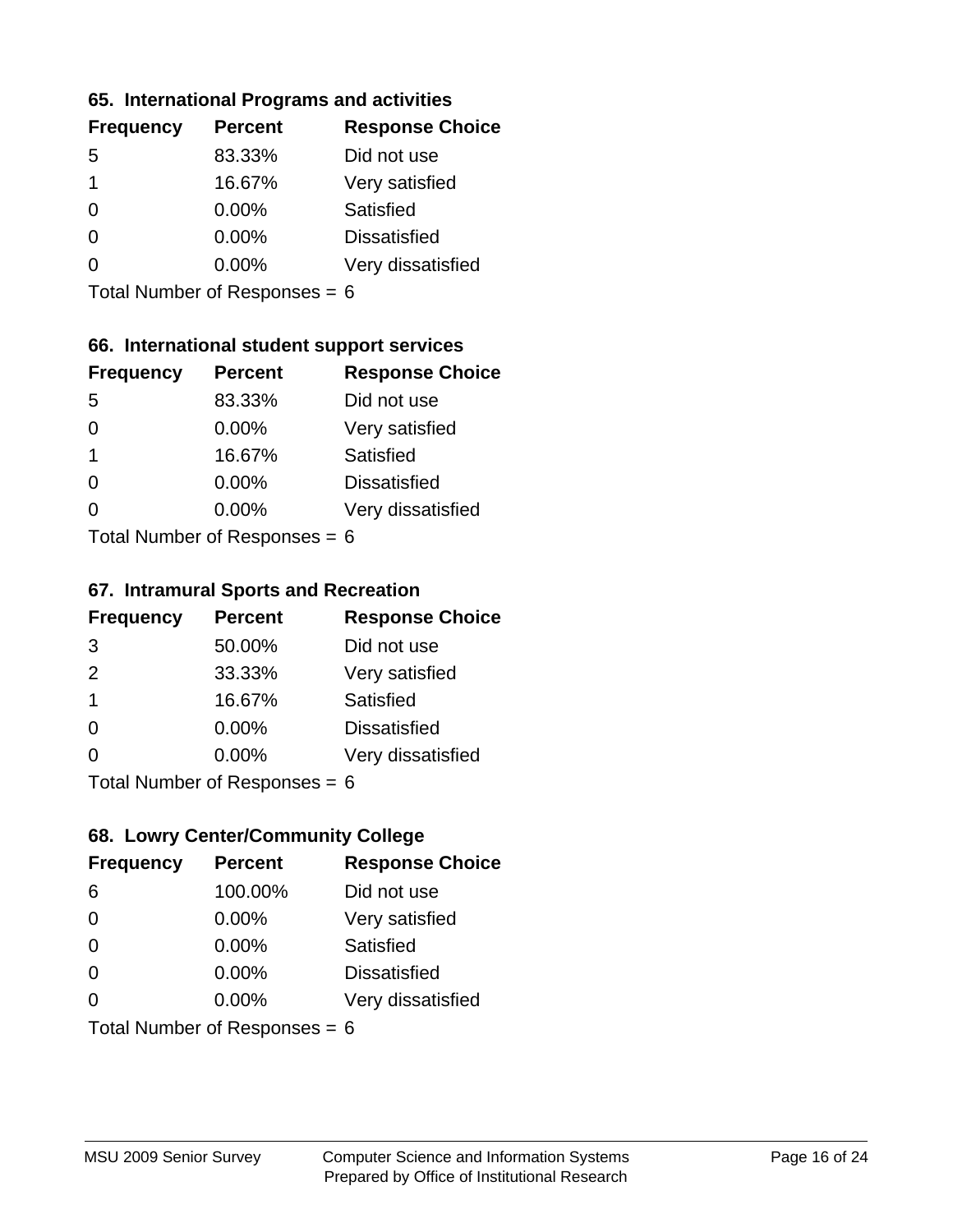## **69. Library**

| <b>Frequency</b> | <b>Percent</b> | <b>Response Choice</b> |
|------------------|----------------|------------------------|
|                  | 16.67%         | Did not use            |
| $\mathcal{P}$    | 33.33%         | Very satisfied         |
| 3                | 50.00%         | Satisfied              |
| 0                | $0.00\%$       | <b>Dissatisfied</b>    |
| O                | $0.00\%$       | Very dissatisfied      |
|                  |                |                        |

Total Number of Responses = 6

## **70. MAP Report**

| <b>Frequency</b>                | <b>Percent</b> | <b>Response Choice</b> |
|---------------------------------|----------------|------------------------|
| 1                               | 16.67%         | Did not use            |
| 1                               | 16.67%         | Very satisfied         |
| 3                               | 50.00%         | Satisfied              |
| 1                               | 16.67%         | <b>Dissatisfied</b>    |
| 0                               | $0.00\%$       | Very dissatisfied      |
| Total Number of Responses = $6$ |                |                        |

#### **71. MSU Web site**

| <b>Frequency</b> | <b>Percent</b>                  | <b>Response Choice</b> |
|------------------|---------------------------------|------------------------|
| $\Omega$         | $0.00\%$                        | Did not use            |
| 2                | 33.33%                          | Very satisfied         |
| $\overline{4}$   | 66.67%                          | Satisfied              |
| $\Omega$         | 0.00%                           | <b>Dissatisfied</b>    |
| $\Omega$         | 0.00%                           | Very dissatisfied      |
|                  | Total Number of Responses = $6$ |                        |

## **72. NCAA Sports**

| <b>Frequency</b> | <b>Percent</b>                  | <b>Response Choice</b> |
|------------------|---------------------------------|------------------------|
| 3                | 50.00%                          | Did not use            |
| -1               | 16.67%                          | Very satisfied         |
| 2                | 33.33%                          | Satisfied              |
| $\Omega$         | 0.00%                           | <b>Dissatisfied</b>    |
| ∩                | $0.00\%$                        | Very dissatisfied      |
|                  | Total Number of Responses = $6$ |                        |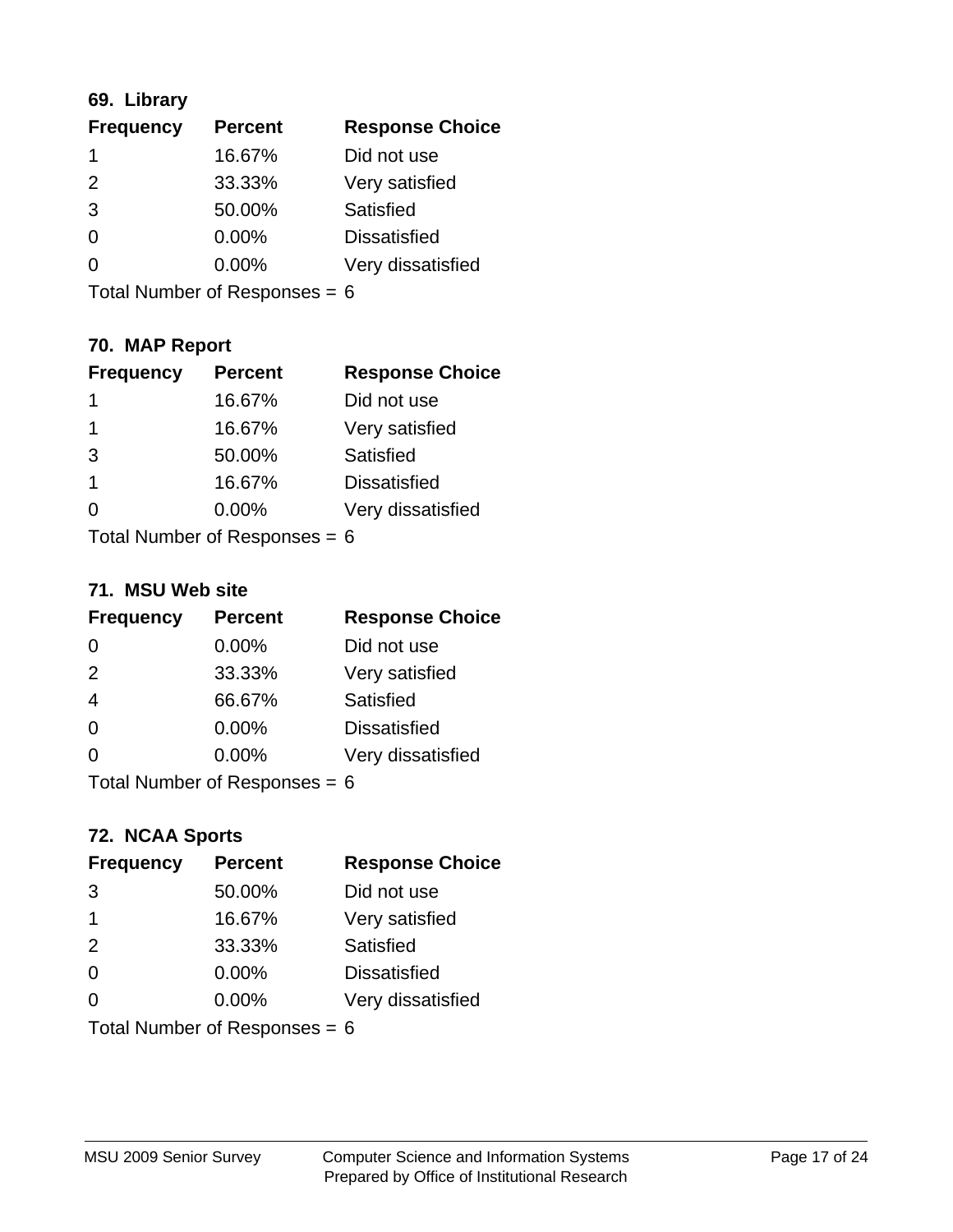#### **73. Online courses that are not e-study**

| <b>Frequency</b> | <b>Percent</b> | <b>Response Choice</b> |
|------------------|----------------|------------------------|
| 3                | 50.00%         | Did not use            |
| $\mathcal{P}$    | 33.33%         | Very satisfied         |
| 1                | 16.67%         | Satisfied              |
|                  | 0.00%          | <b>Dissatisfied</b>    |
|                  | $0.00\%$       | Very dissatisfied      |
|                  |                |                        |

Total Number of Responses = 6

## **74. Racer Touch Registration**

| <b>Frequency</b>           | <b>Percent</b> | <b>Response Choice</b> |
|----------------------------|----------------|------------------------|
| 0                          | 0.00%          | Did not use            |
| 2                          | 33.33%         | Very satisfied         |
| 2                          | 33.33%         | <b>Satisfied</b>       |
| 1                          | 16.67%         | <b>Dissatisfied</b>    |
|                            | 16.67%         | Very dissatisfied      |
| Tatal Number of Desperance |                |                        |

Total Number of Responses = 6

#### **75. Residential College programming and activities**

| <b>Frequency</b>            | <b>Percent</b> | <b>Response Choice</b> |
|-----------------------------|----------------|------------------------|
| 3                           | 50.00%         | Did not use            |
| $\Omega$                    | $0.00\%$       | Very satisfied         |
| 2                           | 33.33%         | Satisfied              |
| -1                          | 16.67%         | <b>Dissatisfied</b>    |
| $\Omega$                    | 0.00%          | Very dissatisfied      |
| Total Number of Desponses C |                |                        |

Total Number of Responses = 6

#### **76. Scholarships/grants/student employment**

| <b>Frequency</b>                | <b>Percent</b> | <b>Response Choice</b> |
|---------------------------------|----------------|------------------------|
| $\mathcal{P}$                   | 33.33%         | Did not use            |
| $\mathbf 1$                     | 16.67%         | Very satisfied         |
| 2                               | 33.33%         | Satisfied              |
| $\overline{\mathbf{1}}$         | 16.67%         | <b>Dissatisfied</b>    |
| $\Omega$                        | $0.00\%$       | Very dissatisfied      |
| Total Number of Responses = $6$ |                |                        |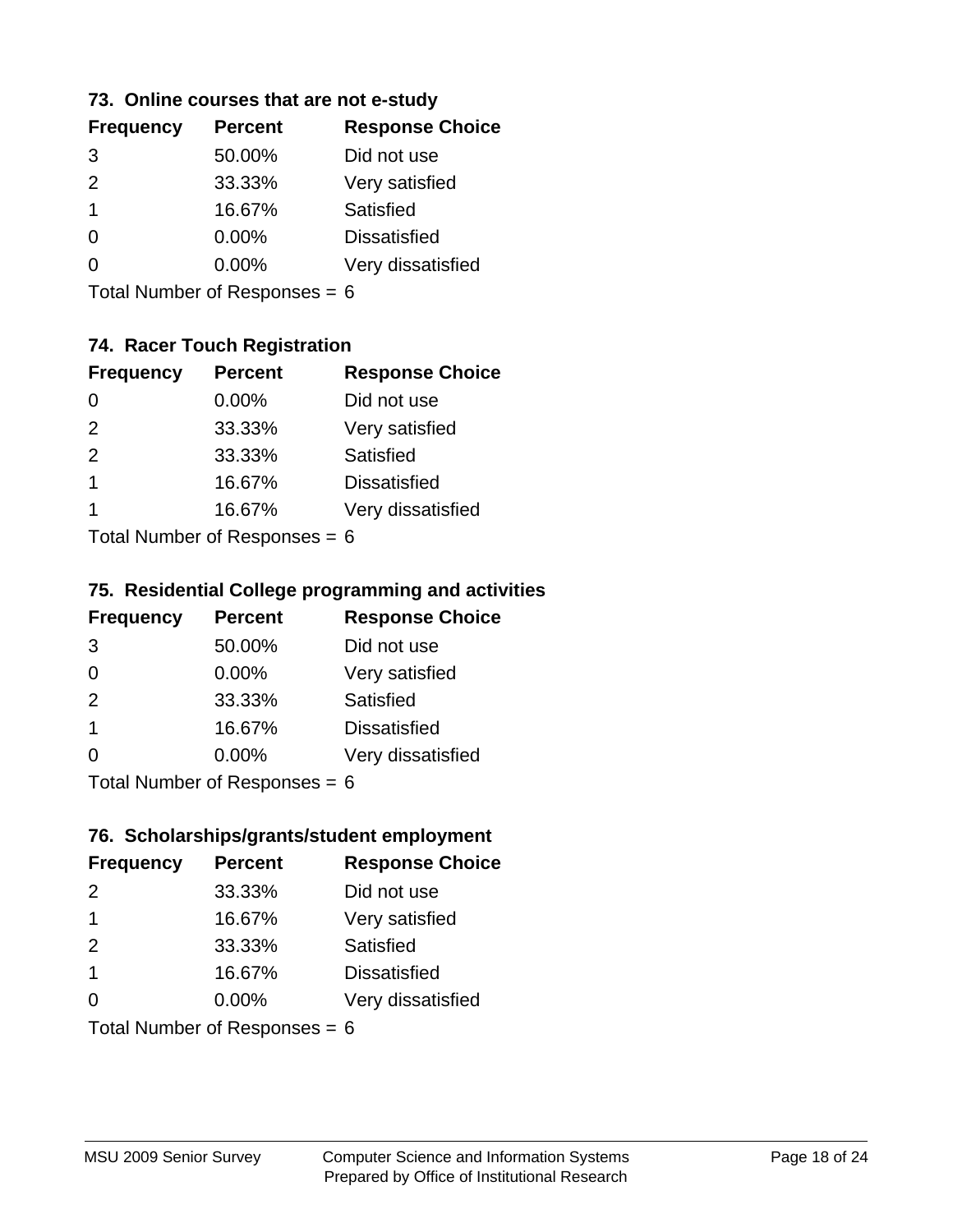#### **77. Security Services**

| <b>Frequency</b> | <b>Percent</b> | <b>Response Choice</b> |
|------------------|----------------|------------------------|
| 4                | 66.67%         | Did not use            |
| 0                | $0.00\%$       | Very satisfied         |
| $\mathcal{P}$    | 33.33%         | Satisfied              |
| 0                | $0.00\%$       | <b>Dissatisfied</b>    |
|                  | $0.00\%$       | Very dissatisfied      |
|                  |                |                        |

Total Number of Responses = 6

## **78. Services for non-traditional students**

| <b>Frequency</b>          | <b>Percent</b> | <b>Response Choice</b> |
|---------------------------|----------------|------------------------|
| 6                         | 100.00%        | Did not use            |
| $\Omega$                  | 0.00%          | Very satisfied         |
| $\Omega$                  | 0.00%          | Satisfied              |
| $\Omega$                  | 0.00%          | <b>Dissatisfied</b>    |
| 0                         | $0.00\%$       | Very dissatisfied      |
| Total Number of Desponses |                |                        |

Total Number of Responses = 6

#### **79. Student Support Services (Trio)**

| <b>Frequency</b>          | <b>Percent</b> | <b>Response Choice</b> |
|---------------------------|----------------|------------------------|
| -5                        | 83.33%         | Did not use            |
| -1                        | 16.67%         | Very satisfied         |
| $\Omega$                  | $0.00\%$       | Satisfied              |
| $\Omega$                  | $0.00\%$       | <b>Dissatisfied</b>    |
| $\Omega$                  | 0.00%          | Very dissatisfied      |
| Total Number of Desponses |                |                        |

Total Number of Responses = 6

#### **80. Student PIN System**

| <b>Frequency</b>                | <b>Percent</b> | <b>Response Choice</b> |
|---------------------------------|----------------|------------------------|
| $\Omega$                        | 0.00%          | Did not use            |
| 2                               | 33.33%         | Very satisfied         |
| $\overline{4}$                  | 66.67%         | Satisfied              |
| $\Omega$                        | $0.00\%$       | <b>Dissatisfied</b>    |
| 0                               | 0.00%          | Very dissatisfied      |
| Total Number of Responses = $6$ |                |                        |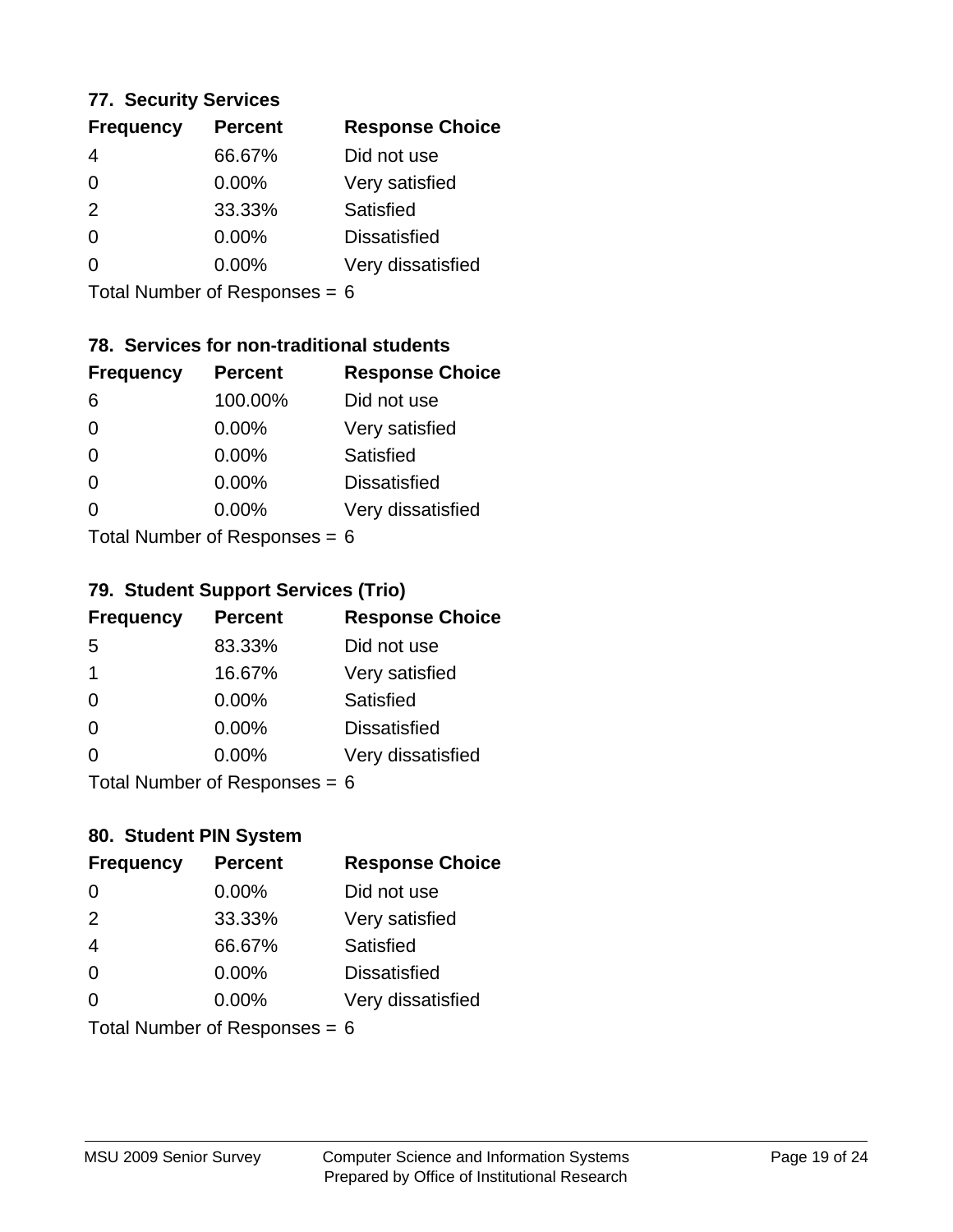## **81. Student Records/Transcript Services**

| <b>Percent</b> | <b>Response Choice</b> |
|----------------|------------------------|
| 0.00%          | Did not use            |
| 33.33%         | Very satisfied         |
| 50.00%         | Satisfied              |
| 16.67%         | <b>Dissatisfied</b>    |
| 0.00%          | Very dissatisfied      |
|                |                        |

Total Number of Responses = 6

## **82. Computer and Internet access for study and research needs**

| <b>Frequency</b>           | <b>Percent</b> | <b>Response Choice</b> |
|----------------------------|----------------|------------------------|
| 0                          | 0.00%          | Did not use            |
| 4                          | 66.67%         | Very satisfied         |
| 2                          | 33.33%         | Satisfied              |
| $\Omega$                   | 0.00%          | <b>Dissatisfied</b>    |
| ∩                          | 0.00%          | Very dissatisfied      |
| Tatal Manada and Dannanana |                |                        |

Total Number of Responses = 6

#### **83. Women's Center**

| <b>Frequency</b>          | <b>Percent</b> | <b>Response Choice</b> |
|---------------------------|----------------|------------------------|
| 6                         | 100.00%        | Did not use            |
| $\Omega$                  | $0.00\%$       | Very satisfied         |
| $\Omega$                  | $0.00\%$       | Satisfied              |
| $\Omega$                  | 0.00%          | <b>Dissatisfied</b>    |
| $\Omega$                  | 0.00%          | Very dissatisfied      |
| Total Number of Despenses |                |                        |

Total Number of Responses = 6

## **84. To what extent did you participate in Residential College activities?**

| <b>Frequency</b> | <b>Percent</b>               | <b>Response Choice</b> |
|------------------|------------------------------|------------------------|
| $\mathcal{P}$    | 33.33%                       | Did not participate    |
| $\Omega$         | 0.00%                        | Frequently             |
| 3                | 50.00%                       | Occasionally           |
|                  | 16.67%                       | Seldom                 |
|                  | $Total Number of Denonone -$ |                        |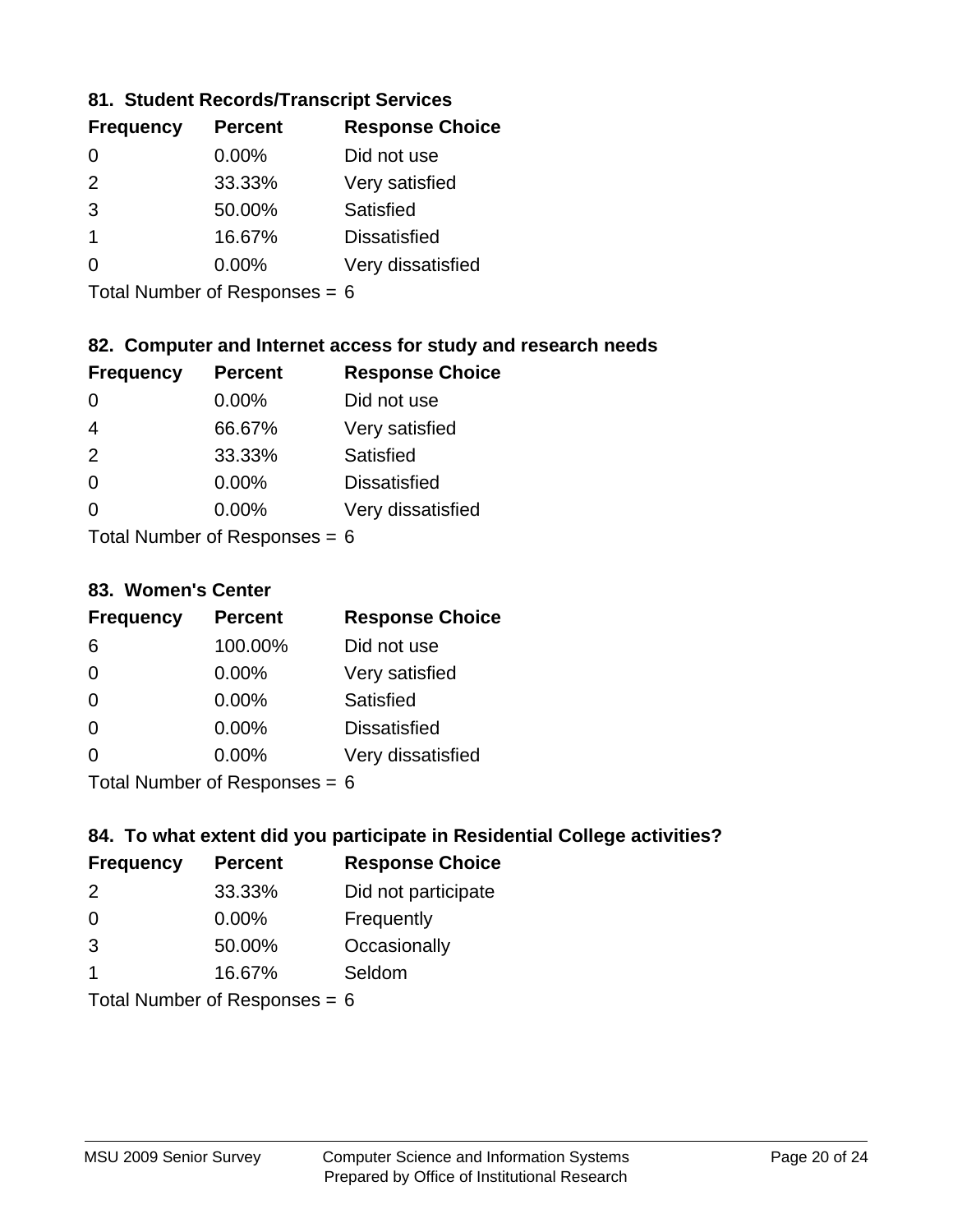| <b>Frequency</b> | <b>Percent</b> | <b>Response Choice</b>                 |
|------------------|----------------|----------------------------------------|
| $\mathcal{P}$    | 33.33%         | Not familiar with Residential Colleges |
| $\overline{0}$   | $0.00\%$       | Very positive                          |
| -2               | 33.33%         | <b>Positive</b>                        |
| -2               | 33.33%         | <b>Negative</b>                        |
| $\overline{0}$   | $0.00\%$       | Very negative                          |

### **85. Which phrase best describes your opinion of Residential Colleges?**

Total Number of Responses = 6

#### **Questions 86-95**

**University Graduate." Please indicate how effective your MSU experience was in The University has formulated ten desired "Characteristics of the Murray State enhancing your abilities in each area.**

# **86. Engage in mature, independent and creative thought and express that thought effectively in oral and written communication;**

| <b>Percent</b> | <b>Response Choice</b> |
|----------------|------------------------|
| $0.00\%$       | Very effective         |
| 100.00%        | Effective              |
| 0.00%          | Ineffective            |
| 0.00%          | Very ineffective       |
|                |                        |

Total Number of Responses = 6

#### **87. Understand and apply the critical and scientific methodologies that**

**academic disciplines employ to discover knowledge and ascertain its validity;**

| <b>Frequency</b> | <b>Percent</b>             | <b>Response Choice</b> |
|------------------|----------------------------|------------------------|
| $\Omega$         | $0.00\%$                   | Very effective         |
| 5                | 83.33%                     | Effective              |
| $\overline{1}$   | 16.67%                     | Ineffective            |
| $\Omega$         | 0.00%                      | Very ineffective       |
|                  | Total Number of Desperance |                        |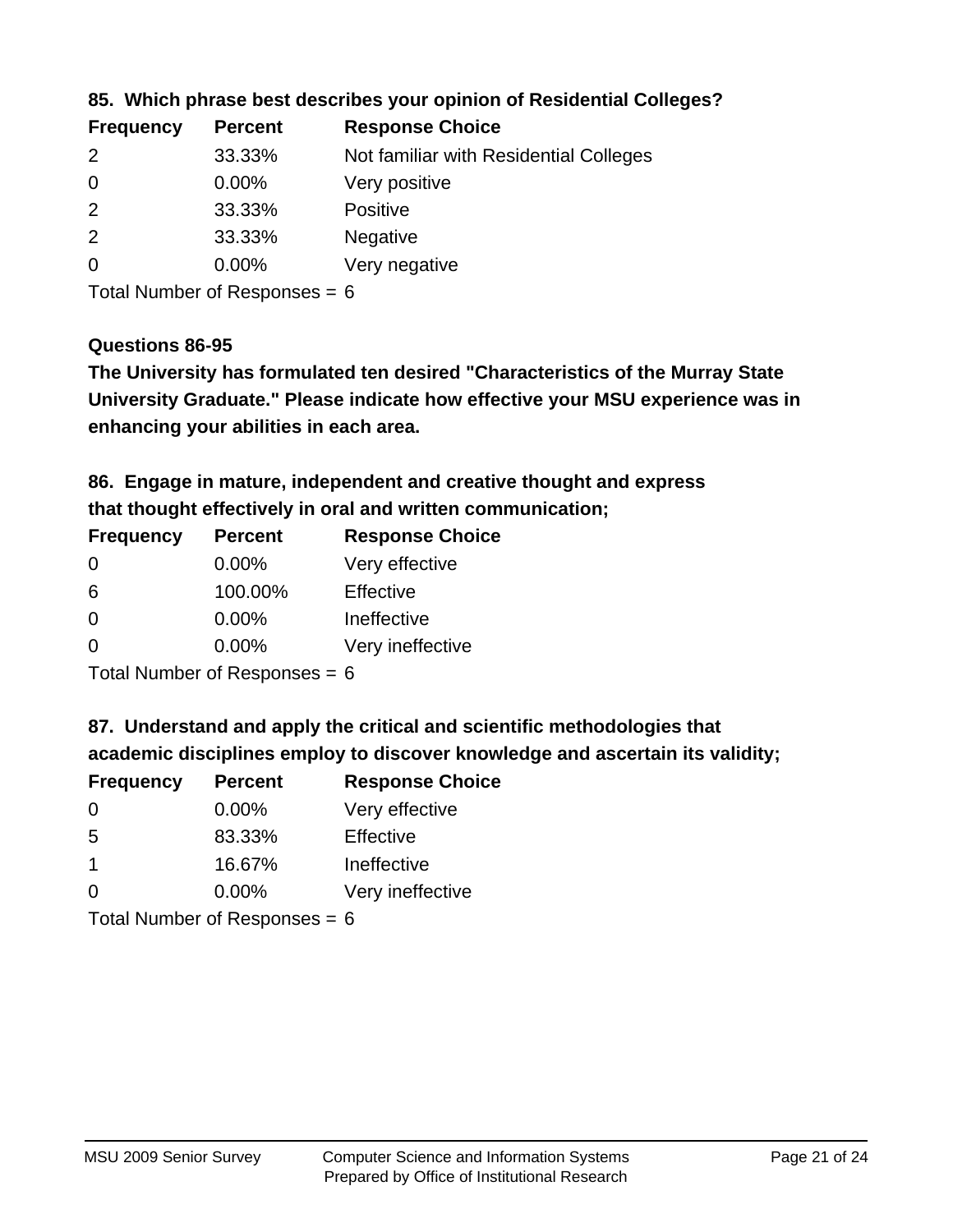# **88. Apply sound standards of information gathering, analysis and**

| evaluation to reach logical decisions; |  |
|----------------------------------------|--|
|----------------------------------------|--|

| <b>Frequency</b> | <b>Percent</b> | <b>Response Choice</b> |
|------------------|----------------|------------------------|
| 0                | $0.00\%$       | Very effective         |
| 6                | 100.00%        | Effective              |
| $\Omega$         | $0.00\%$       | Ineffective            |
| $\Omega$         | $0.00\%$       | Very ineffective       |

Total Number of Responses = 6

# **89. Understand the roles and applications of science and technology in the solution of the problems of a changing world;**

| <b>Frequency</b> | <b>Percent</b> | <b>Response Choice</b> |
|------------------|----------------|------------------------|
| 2                | 33.33%         | Very effective         |
| $\overline{4}$   | 66.67%         | Effective              |
| $\Omega$         | 0.00%          | Ineffective            |
| $\Omega$         | 0.00%          | Very ineffective       |
|                  |                |                        |

Total Number of Responses = 6

# **90. Demonstrate a critical understanding of the world's historical, literary, philosophical, and artistic traditions;**

| <b>Frequency</b> | <b>Percent</b> | <b>Response Choice</b> |
|------------------|----------------|------------------------|
| $\Omega$         | $0.00\%$       | Very effective         |
| 5                | 83.33%         | Effective              |
| -1               | 16.67%         | Ineffective            |
| $\Omega$         | 0.00%          | Very ineffective       |
|                  |                |                        |

Total Number of Responses = 6

# **91. Understand the dynamics of cultural diversity, of competing economic and political systems, and of complex moral and ethical issues;**

| <b>Frequency</b>                | <b>Percent</b> | <b>Response Choice</b> |
|---------------------------------|----------------|------------------------|
| $\Omega$                        | $0.00\%$       | Very effective         |
| 5                               | 83.33%         | Effective              |
| $\mathbf 1$                     | 16.67%         | Ineffective            |
| $\Omega$                        | $0.00\%$       | Very ineffective       |
| Total Number of Responses = $6$ |                |                        |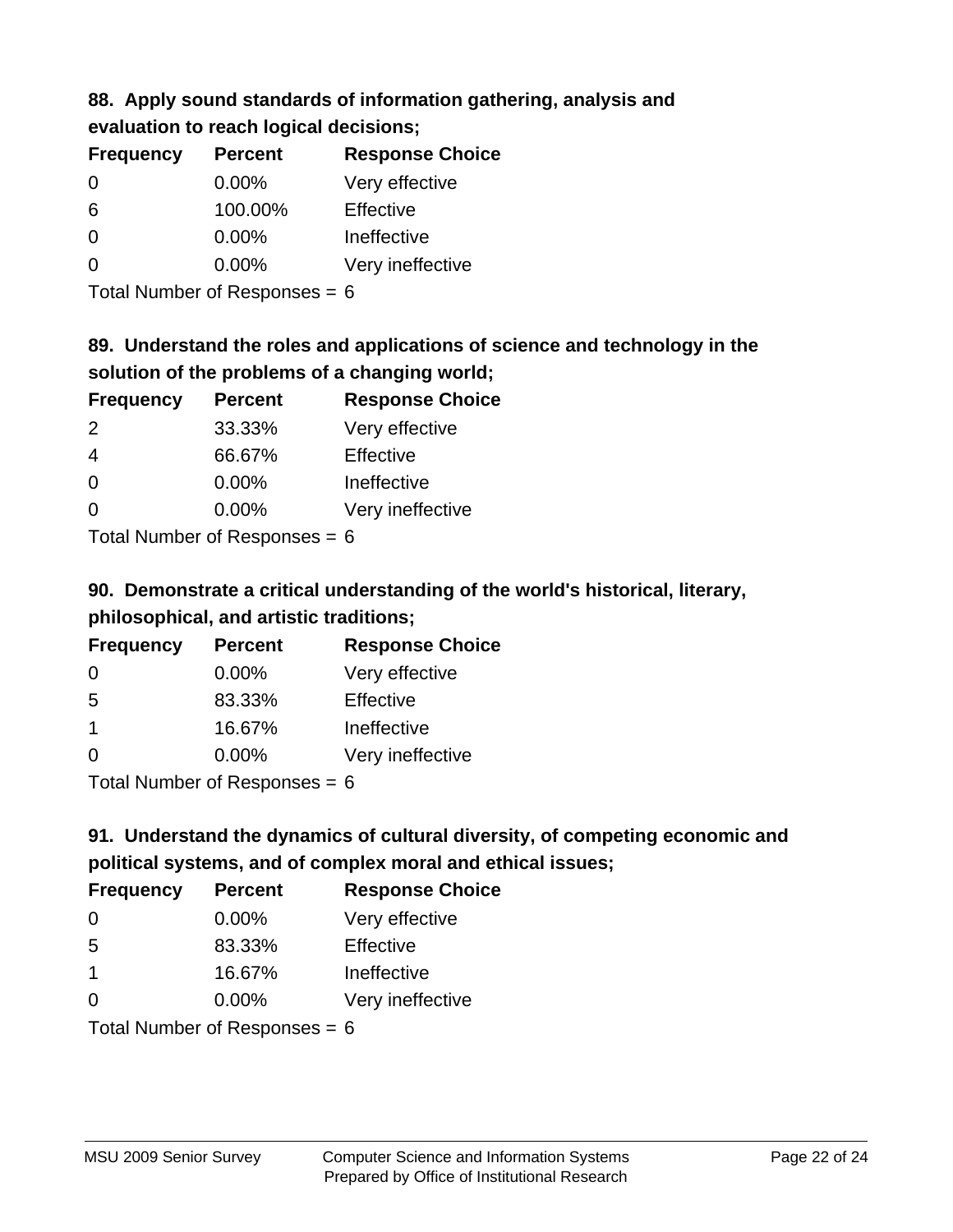## **92. Understand the nature of and engage in ethical behavior and**

## **responsible citizenship;**

| <b>Frequency</b> | <b>Percent</b> | <b>Response Choice</b> |
|------------------|----------------|------------------------|
| $\Omega$         | $0.00\%$       | Very effective         |
| 6                | 100.00%        | Effective              |
| 0                | 0.00%          | Ineffective            |
| ∩                | $0.00\%$       | Very ineffective       |

Total Number of Responses = 6

# **93. Understand the importance of the behaviors necessary to maintain a healthy lifestyle;**

| <b>Frequency</b> | <b>Percent</b> | <b>Response Choice</b> |
|------------------|----------------|------------------------|
| $\Omega$         | 0.00%          | Very effective         |
| 6                | 100.00%        | Effective              |
| $\Omega$         | $0.00\%$       | Ineffective            |
| $\Omega$         | 0.00%          | Very ineffective       |
|                  |                |                        |

Total Number of Responses = 6

## **94. Demonstrate mastery of a chosen field of study; and**

| <b>Frequency</b> | <b>Percent</b> | <b>Response Choice</b> |
|------------------|----------------|------------------------|
| $\Omega$         | $0.00\%$       | Very effective         |
| 6                | 100.00%        | Effective              |
| $\Omega$         | $0.00\%$       | Ineffective            |
| $\Omega$         | 0.00%          | Very ineffective       |
|                  |                |                        |

Total Number of Responses = 6

## **95. Value intellectual pursuit and continuous learning in a changing world.**

| <b>Frequency</b> | <b>Percent</b> | <b>Response Choice</b> |
|------------------|----------------|------------------------|
| $\Omega$         | 0.00%          | Very effective         |
| 6                | 100.00%        | Effective              |
| 0                | 0.00%          | Ineffective            |
| 0                | 0.00%          | Very ineffective       |
|                  |                |                        |